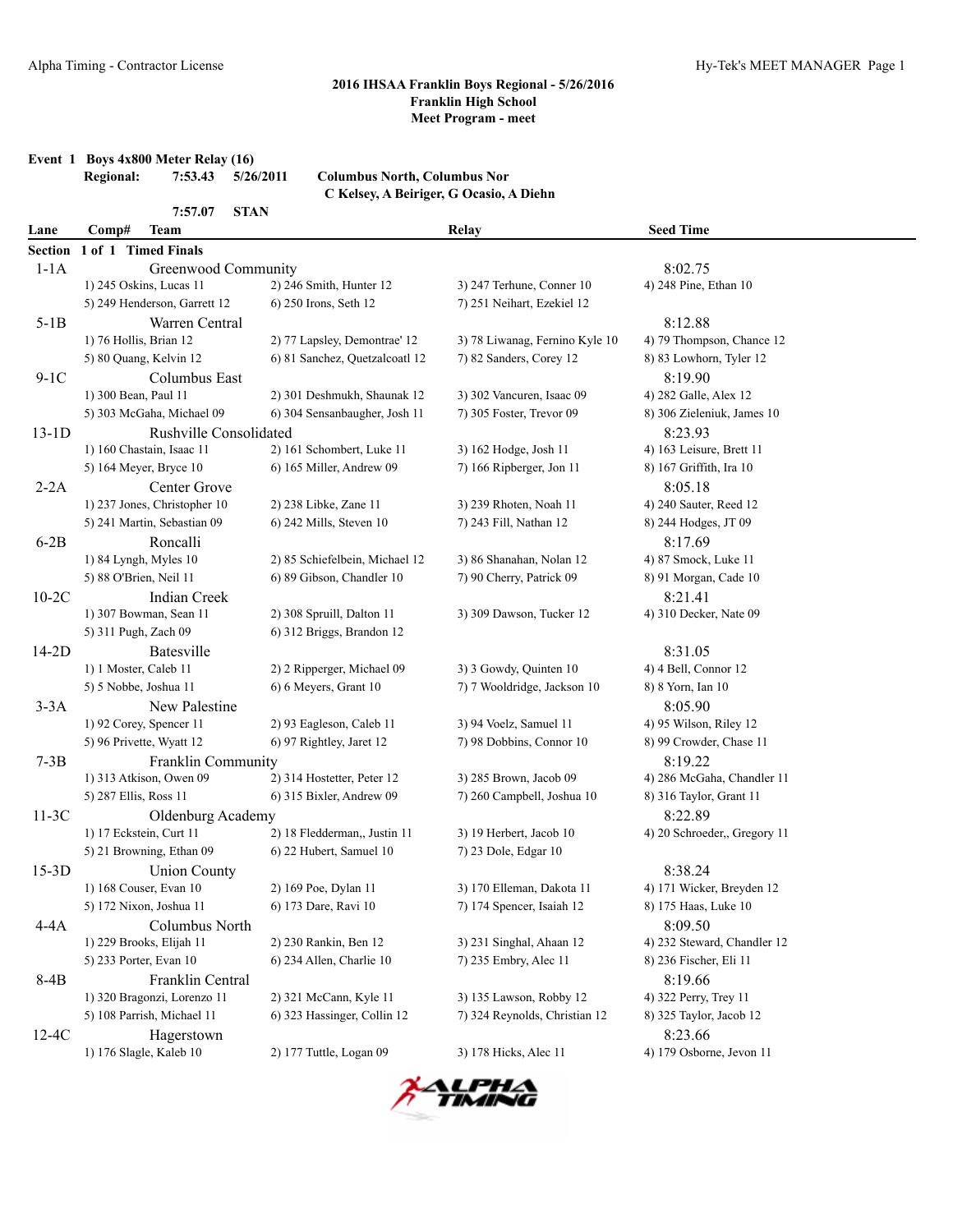# **Section 1 of 1 Timed Finals**

|         | 5) 180 McKee, Alexander 09 | 6) 181 Bane, Michael 11  | 7) 182 Bledsoe, Mason 11    |                       |
|---------|----------------------------|--------------------------|-----------------------------|-----------------------|
| $16-4D$ | Greensburg                 |                          |                             | 8:39.19               |
|         | 1) 9 Back, Michael 12      | 2) 10 McClintic, Reid 11 | 3) 11 Johnson, Kevin 11     | 4) 12 Moore, Louis 11 |
|         | 5) 13 Brown, Dylan 09      | 6) 14 Barber, Dylan 11   | 7) 15 Hasselbring, Jared 11 | 8) 16 Newhart, Ben 12 |

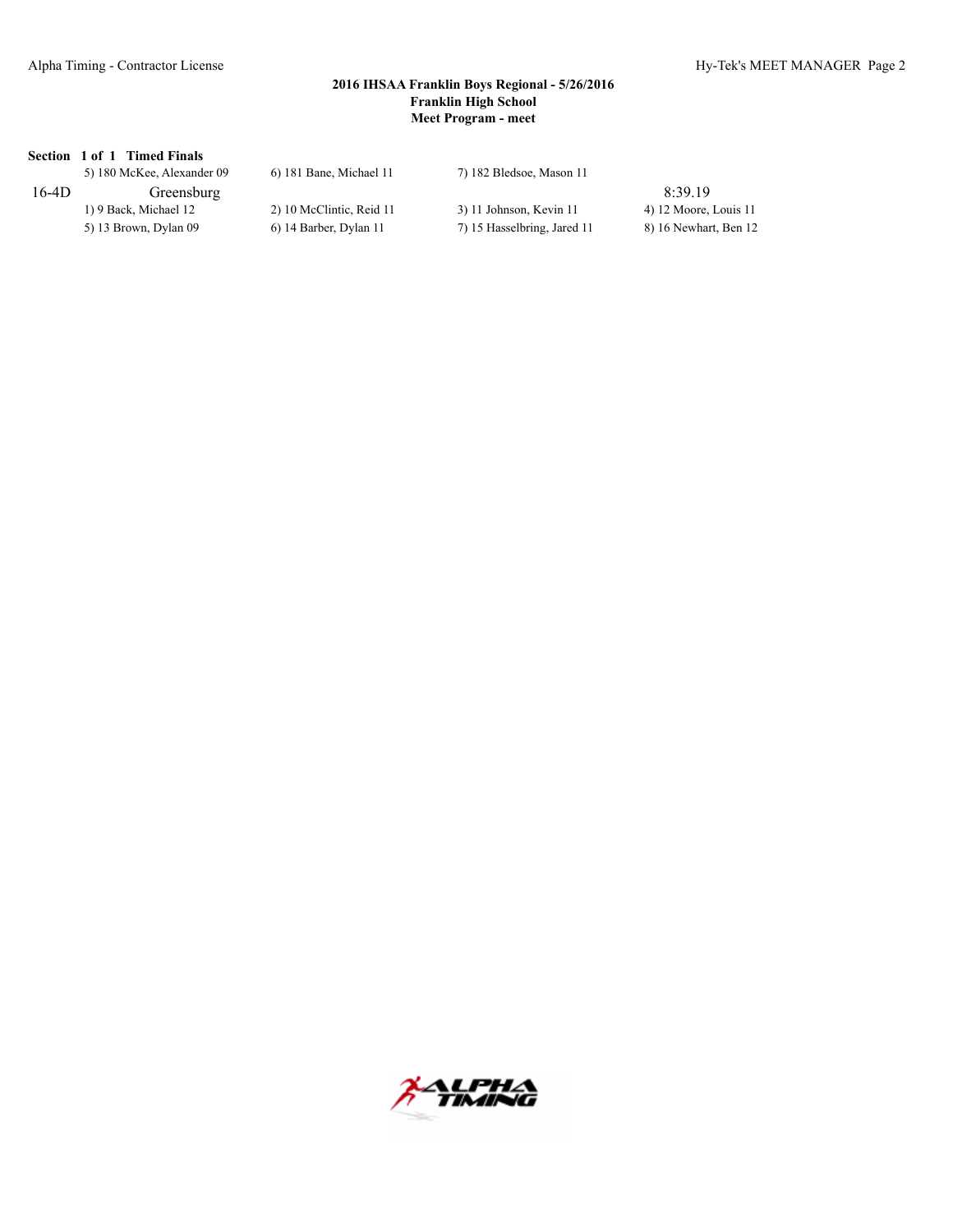#### **Event 2 Boys 100 Meter Dash (16)**

**9 Advance: Top 2 Each Heat plus Next 5 Best Times**

**11.11 STAN**

**Regional: 10.63 2006 Devin Pipkin, Warren Central**

| Lane           | Comp#               | Name               |    | Year School           | <b>Seed Time</b> |             |
|----------------|---------------------|--------------------|----|-----------------------|------------------|-------------|
|                | Heat 1 of 2 Prelims |                    |    |                       |                  |             |
|                | 28                  | Ruble, Devin       |    | 12 Greensburg         | 11.63            |             |
| $\overline{c}$ | 27                  | Orschell, Mitchell |    | 10 Franklin County    | 11.42            |             |
| 3              | 137                 | Cloud, Shaw        | 12 | Whiteland Co          | 11.17            |             |
| 4              | 254                 | Mason, Grant       |    | 11 Center Grove       | 10.98            | <b>STAN</b> |
| 5              | 101                 | DeRidder, Andrew   |    | 12 Franklin Central   | 10.76            | <b>STAN</b> |
| 6              | 253                 | Burton, Mitchell   |    | 11 Columbus North     | 11.03            | <b>STAN</b> |
| 7              | 270                 | Mitchell, Kolby    |    | 10 Columbus East      | 11.27            |             |
| 8              | 185                 | Bentley, Isaac     |    | 11 Union County       | 11.44            |             |
|                | Heat 2 of 2 Prelims |                    |    |                       |                  |             |
|                | 29                  | Allen, Damon       | 11 | South Decatur         | 11.62            |             |
| 2              | 271                 | McCoy, Titus       |    | 11 Center Grove       | 11.25            |             |
| 3              | 252                 | Murr, Travis       |    | 11 Franklin Community | 11.14            |             |
| 4              | 183                 | Claiborne, Jawuan  |    | 11 Richmond           | 10.96            | <b>STAN</b> |
| 5              | 102                 | Walden, Brady      |    | 11 New Palestine      | 10.94            | <b>STAN</b> |
| 6              | 100                 | Patterson, Brandon | 12 | Whiteland Co.         | 11.06            | <b>STAN</b> |
| 7              | 127                 | Padgett, Travon    |    | Franklin Central      | 11.21            |             |
| 8              | 184                 | Valentine, Trevor  |    | 10 Rushville          | 11.47            |             |

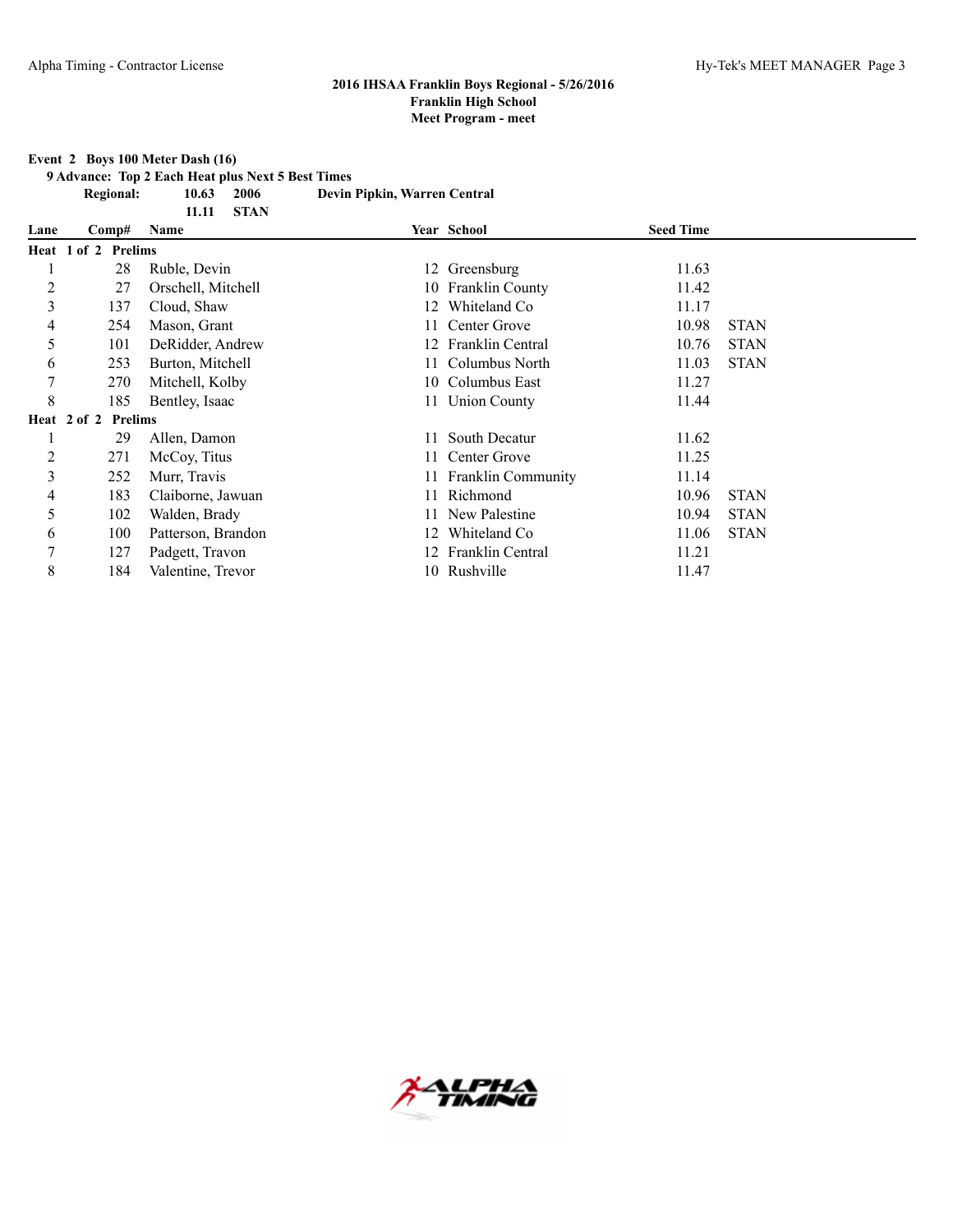**Event 3 Boys 110 Meter Hurdles (16)**

**9 Advance: Top 2 Each Heat plus Next 5 Best Times**

**Regional: 14.01 2013 Justin Veteto, Center Grove**

|                |                     | <b>STAN</b><br>14.87 |     |                       |                  |             |
|----------------|---------------------|----------------------|-----|-----------------------|------------------|-------------|
| Lane           | Comp#               | Name                 |     | Year School           | <b>Seed Time</b> |             |
|                | Heat 1 of 2 Prelims |                      |     |                       |                  |             |
|                | 25                  | Rosemeyer, Douglas   | 12  | East Central          | 16.63            |             |
| $\overline{c}$ | 128                 | Quarles, Malachi     | 09  | Franklin Central      | 15.92            |             |
| 3              | 26                  | Parris, Mason        |     | 10 Lawrenceburg       | 15.55            |             |
| 4              | 256                 | Perry, Triston       |     | 11 Columbus North     | 15.04            |             |
| 5              | 103                 | French, De'Shaun     |     | 12 Shelbyville        | 14.30            | <b>STAN</b> |
| 6              | 257                 | Goines, Christian    |     | 11 Center Grove       | 15.13            |             |
| 7              | 104                 | Hankins, Dillon      |     | 12 Morristown         | 15.67            |             |
| 8              | 187                 | Sheehan, Ike         |     | 11 Rushville          | 16.09            |             |
|                | Heat 2 of 2 Prelims |                      |     |                       |                  |             |
|                | 186                 | Hilbert, Bryant      |     | 11 Cambridge City L   | 16.19            |             |
| 2              | 339                 | Oskins, Satchel      | 11  | Scecina               | 15.98            |             |
| 3              | 279                 | Ables, Bryce         | 12. | Columbus North        | 15.54            |             |
| 4              | 255                 | Barnett, Samuel      |     | 11 Franklin Community | 14.95            |             |
| 5              | 105                 | Wilkins, Raekwon     | 11- | Franklin Central      | 14.59            | <b>STAN</b> |
| 6              | 24                  | Wagner, Garrett      | 10. | Batesville            | 15.30            |             |
| 7              | 358                 | Patton, Nick         | 09  | Greenwood Co          | 15.75            |             |
| 8              | 188                 | Beasley, Justin      |     | 10 Union County       | 16.10            |             |

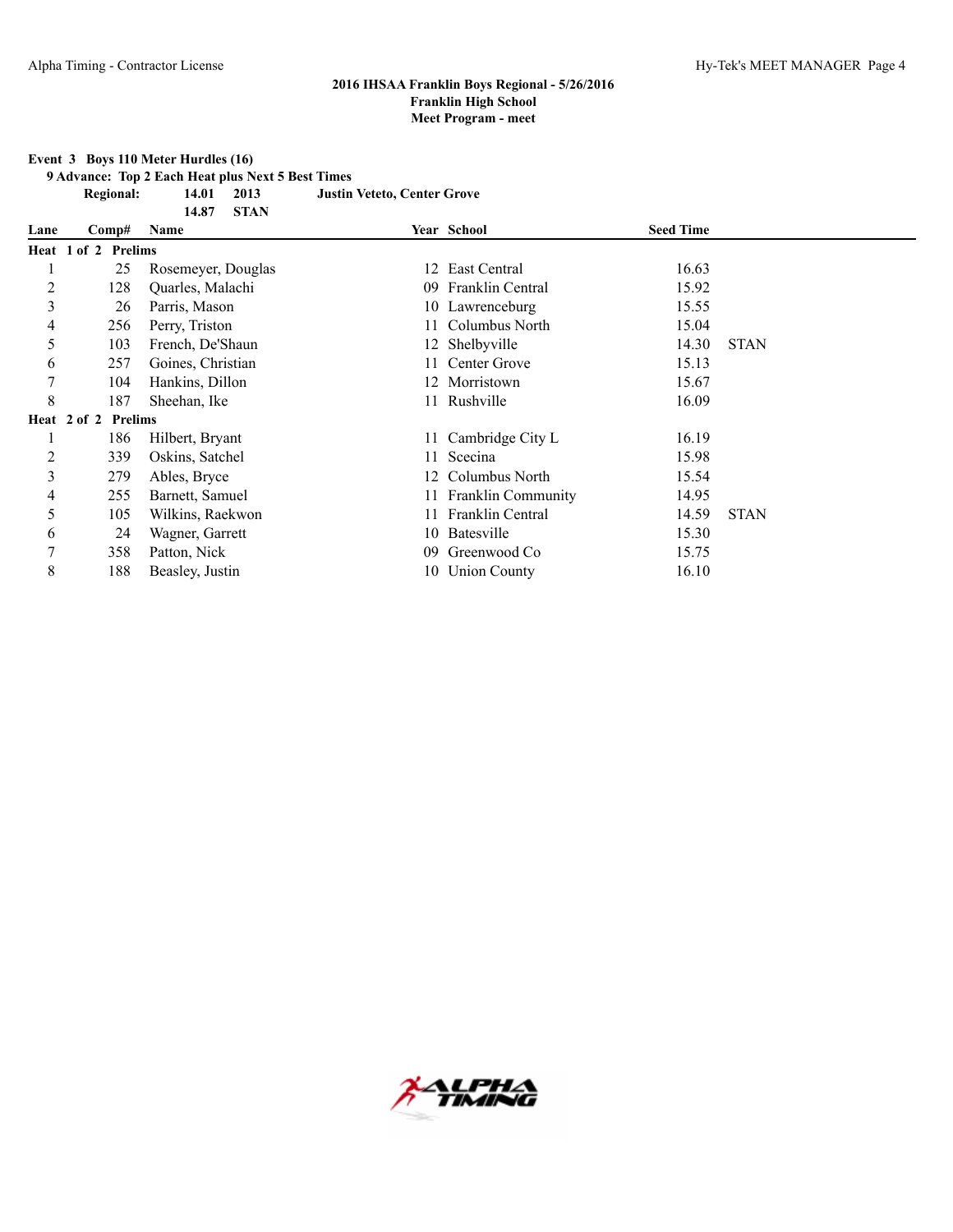**Event 4 Boys 200 Meter Dash (17)**

**9 Advance: Top 2 Each Heat plus Next 5 Best Times**

**22.34 STAN**

**Regional: 21.64 5/26/2011 Nick Stoner, Center Grove**

| Lane           | Comp#               | Name              |    | Year School               | <b>Seed Time</b> |             |
|----------------|---------------------|-------------------|----|---------------------------|------------------|-------------|
|                | Heat 1 of 2 Prelims |                   |    |                           |                  |             |
|                | 146                 | Otley, Michael    |    | 11 Roncalli               | 23.73            |             |
| $\overline{c}$ | 48                  | Gabbard, Alex     |    | 11 Franklin County        | 23.47            |             |
| 3              | 252                 | Murr, Travis      |    | <b>Franklin Community</b> | 22.92            |             |
| 4              | 101                 | DeRidder, Andrew  | 12 | Franklin Central          | 21.97            | <b>STAN</b> |
| 5              | 183                 | Claiborne, Jawuan |    | Richmond                  | 22.75            |             |
| 6              | 259                 | Yeast, Russ       |    | Center Grove              | 22.76            |             |
|                | 113                 | Jackson, George   |    | 10 Warren Central         | 22.97            |             |
| 8              | 189                 | Yager, Keith      |    | 11 Rushville              | 23.73            |             |
| 9              | 261                 | Algee, Alex       |    | 12 Columbus North         | 23.73            |             |
|                | Heat 2 of 2 Prelims |                   |    |                           |                  |             |
|                | 115                 | Shannon, Tylan    | 09 | Warren Central            | 23.67            |             |
| $\overline{c}$ | 54                  | Moody, John       |    | 12 Batesville             | 23.08            |             |
| 3              | 107                 | Ballinger, Walter |    | <b>Beech Grove</b>        | 22.87            |             |
| 4              | 254                 | Mason, Grant      | 11 | Center Grove              | 22.32            | <b>STAN</b> |
| 5              | 106                 | Ogega, Djimmon    |    | Whiteland Co              | 22.61            |             |
| 6              | 258                 | O'Neal, Steven    |    | 12 Columbus East          | 22.76            |             |
| 7              | 190                 | Yurack, Gunner    |    | Rushville                 | 23.07            |             |
| 8              | 60                  | Benge, Nick       |    | South Decatur             | 23.52            |             |

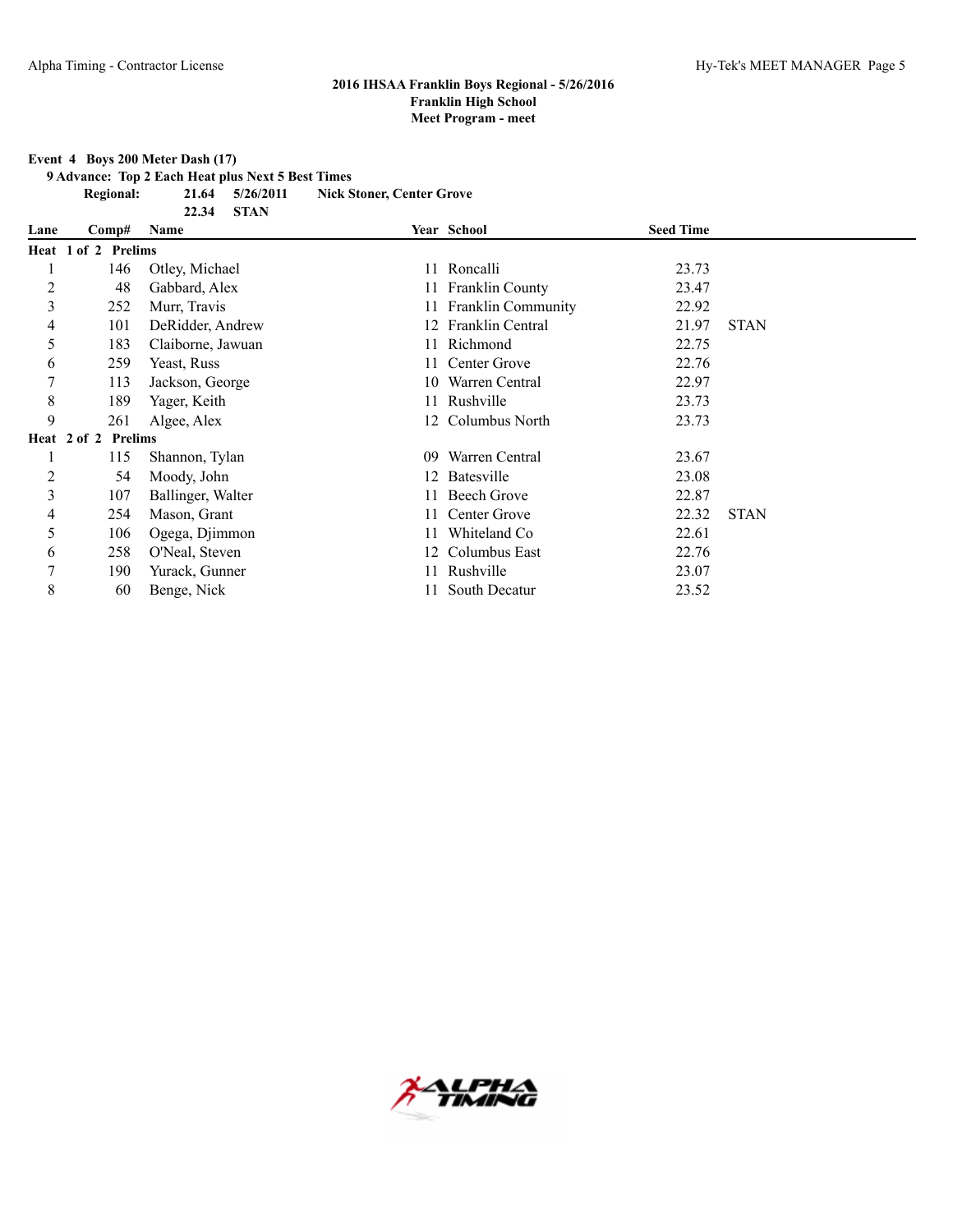|      |                  | Event $5$ Boys 1600 Meter Run $(16)$ |                                |                       |                  |  |
|------|------------------|--------------------------------------|--------------------------------|-----------------------|------------------|--|
|      | <b>Regional:</b> | 4:13.63<br>2007                      | De'Sean Turner, Warren Central |                       |                  |  |
|      |                  | 4:17.47<br><b>STAN</b>               |                                |                       |                  |  |
| Lane | Comp#            | Name                                 |                                | Year School           | <b>Seed Time</b> |  |
|      |                  | Section 1 of 1 Timed Finals          |                                |                       |                  |  |
|      | 244              | Hodges, JT                           | 09                             | Center Grove          | 4:32.62          |  |
| 2    | 236              | Fischer, Eli                         |                                | Columbus North        | 4:33.06          |  |
| 3    | 192              | Stamm, Jacob                         |                                | Seton Catholic        | 4:24.77          |  |
| 4    | 248              | Pine, Ethan                          | 10                             | Greenwood Co          | 4:29.23          |  |
| 5    | 260              | Campbell, Joshua                     |                                | 10 Franklin Community | 4:29.67          |  |
| 6    | 83               | Lowhorn, Tyler                       |                                | Warren Central        | 4:31.83          |  |
| 7    | 99               | Crowder, Chase                       |                                | New Palestine         | 4:34.19          |  |
| 8    | 108              | Parrish, Michael                     |                                | 11 Franklin Central   | 4:36.01          |  |
| 9    | 235              | Embry, Alec                          |                                | Columbus North        | 4:36.18          |  |
| 10   | 359              | Williams, Jared                      |                                | 12 Whiteland Co       | 4:36.23          |  |
| 11   | 88               | O'Brien, Neil                        |                                | 11 Roncalli           | 4:38.30          |  |
| 12   | 182              | Bledsoe, Mason                       |                                | 11 Hagerstown         | 4:38.40          |  |
| 13   |                  | Moster, Caleb                        |                                | Batesville            | 4:39.06          |  |
| 14   | 30               | Clark, Justyn                        |                                | South Decatur         | 4:41.80          |  |
| 15   | 191              | Beatty, Gabe                         |                                | 10 Northeastern       | 4:42.20          |  |
| 16   | 31               | Levi, Trevor                         |                                | 10 Rising Sun         | 4:45.99          |  |

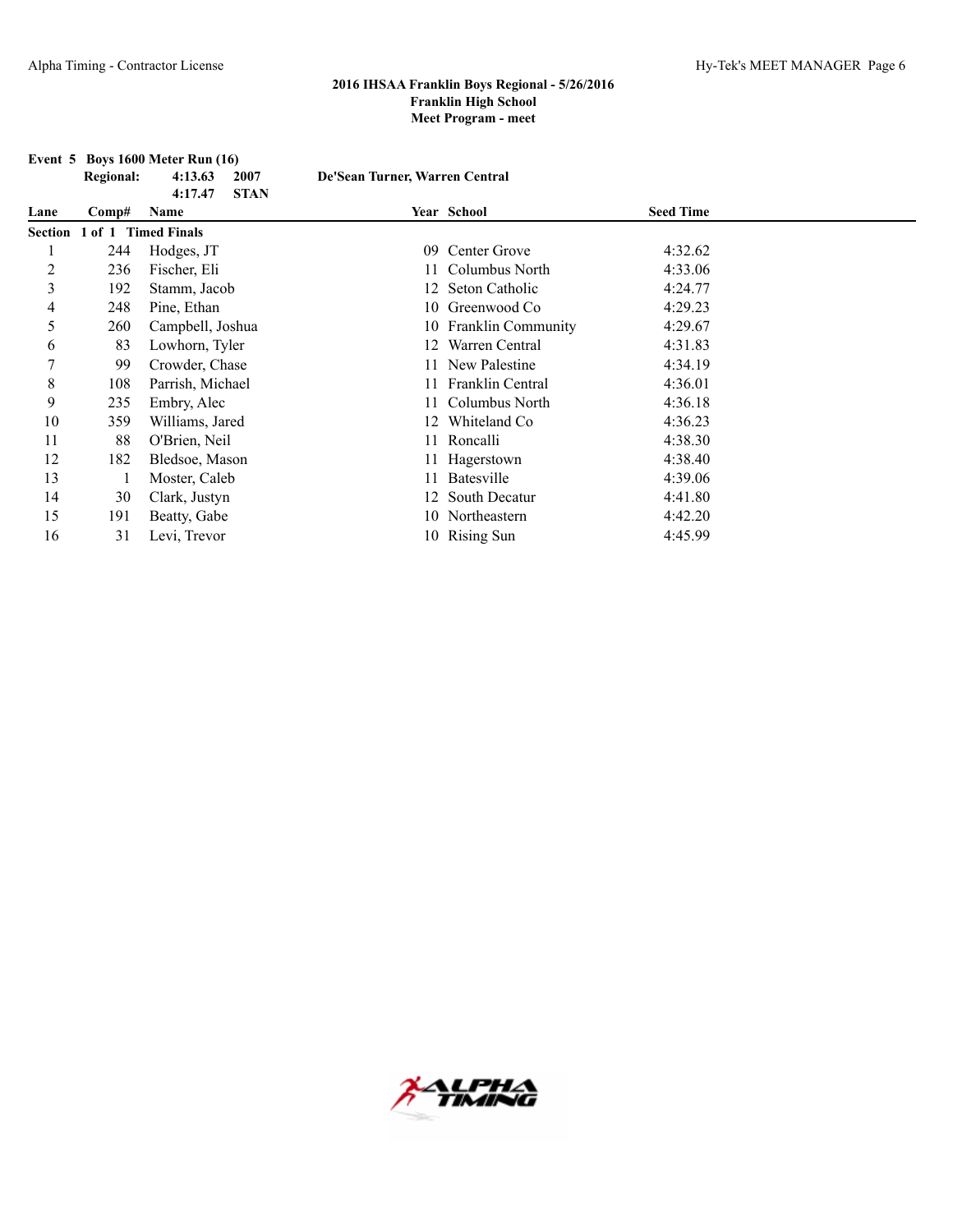**Event 6 Boys 4x100 Meter Relay (16)**

## **2016 IHSAA Franklin Boys Regional - 5/26/2016 Franklin High School Meet Program - meet**

|                | I Price, M Cornner, D Rivers, I Thomas |                              |                       |                                 |                               |                                |  |  |
|----------------|----------------------------------------|------------------------------|-----------------------|---------------------------------|-------------------------------|--------------------------------|--|--|
|                |                                        | 42.55                        | <b>STAN</b>           |                                 |                               |                                |  |  |
| Lane           | Comp#                                  | <b>Team</b>                  |                       |                                 | Relay                         | <b>Seed Time</b>               |  |  |
| <b>Section</b> |                                        | 1 of 2 Timed Finals          |                       |                                 |                               |                                |  |  |
|                |                                        | <b>Union County</b>          |                       |                                 |                               | 45.78                          |  |  |
|                |                                        | 1) 188 Beasley, Justin 10    |                       | 2) 185 Bentley, Isaac 11        | 3) 204 Hensley, Ryan 09       | 4) 205 Dearth, Derek 10        |  |  |
|                | 5) 175 Haas, Luke 10                   |                              |                       | 6) 206 Browning, Logan 09       | 7) 207 Miller, Justin 09      |                                |  |  |
| $\overline{c}$ |                                        | <b>Batesville</b>            |                       |                                 |                               | 45.07                          |  |  |
|                |                                        | 1) 24 Wagner, Garrett 10     |                       | 2) 32 Koehne, Jacob 12          | 3) 33 Thomas, Christopher 10  | 4) 34 Mears, Zachary 12        |  |  |
|                |                                        | 5) 35 Harmeyer, Johnathan 11 |                       | 6) 36 Meyer, Peyton 11          | 7) 37 Keeton, Brice 09        | 8) 38 Gerstbauer, Johnathan 12 |  |  |
| 3              |                                        | Beech Grove                  |                       |                                 |                               | 44.91                          |  |  |
|                |                                        | 1) 107 Ballinger, Walter 11  |                       | 2) 343 Binsulaiman, Abdullah 12 | 3) 344 Conway, Jay 11         | 4) 345 Goldsby, Caleb 10       |  |  |
|                |                                        | 5) 346 Memon, Adnan 12       |                       | 6) 347 Murkison, Kendall 11     | 7) 348 Richardson, Lamonte 12 | 8) 349 Strahla, Brenton 11     |  |  |
| 4              |                                        | Indpls Scecina Memorial      |                       |                                 |                               | 44.74                          |  |  |
|                |                                        | 1) 335 Bryant, Isaiah 12     | 2) 336 Fulmore, JR 09 |                                 | 3) 337 Kelley, Chad 11        | 4) 338 Mitchell, Darius 12     |  |  |
|                |                                        | 5) 339 Oskins, Satchel 11    |                       | 6) 340 Thacker, Antwan 12       | 7) 341 Traylor, Sam 10        | 8) 342 Tucker, Drew 12         |  |  |
| 5              |                                        | East Central                 |                       |                                 |                               | 44.81                          |  |  |
|                | 1) 39 Dole, Nathan 12                  |                              | 2) 40 Fox, Kurtis 12  |                                 | 3) 41 Corn, Nathan 12         | 4) 42 Ward, Seth 10            |  |  |
|                |                                        | 5) 43 Cole, Jonathan 12      |                       | 6) 44 Lundsford, Adam 12        | 7) 45 Pantoja, Willy 11       | 8) 46 Bertke, Mark 11          |  |  |
| 6              |                                        | Richmond                     |                       |                                 |                               | 44.90                          |  |  |
|                |                                        | 1) 183 Claiborne, Jawuan 11  |                       | 2) 193 Powell, Cory 11          | 3) 194 Sagna, Sid 10          | 4) 195 Stanley, Jermayne 09    |  |  |
|                |                                        | 5) 196 Deloney, Devon 09     | 6) 197 Shaw, Noah 12  |                                 | 7) 198 Snedigar, Alec 09      | 8) 199 Deloney, Jerrell 10     |  |  |
| 7              |                                        | Franklin County              |                       |                                 |                               | 45.41                          |  |  |
|                |                                        | 1) 47 Deaton, Thomas 11      |                       | 2) 27 Orschell, Mitchell 10     | 3) 48 Gabbard, Alex 11        | 4) 49 Humbert, Dakota 11       |  |  |
|                |                                        | 5) 50 Mayfield, Hunter 10    |                       | 6) 51 Mozena, Travis 10         | 7) 52 Laughlin, Stone 11      | 8) 53 Ripperger, Alex 11       |  |  |

**Regional: 42.02 5/28/2015 Warren Central, Warren Centr**

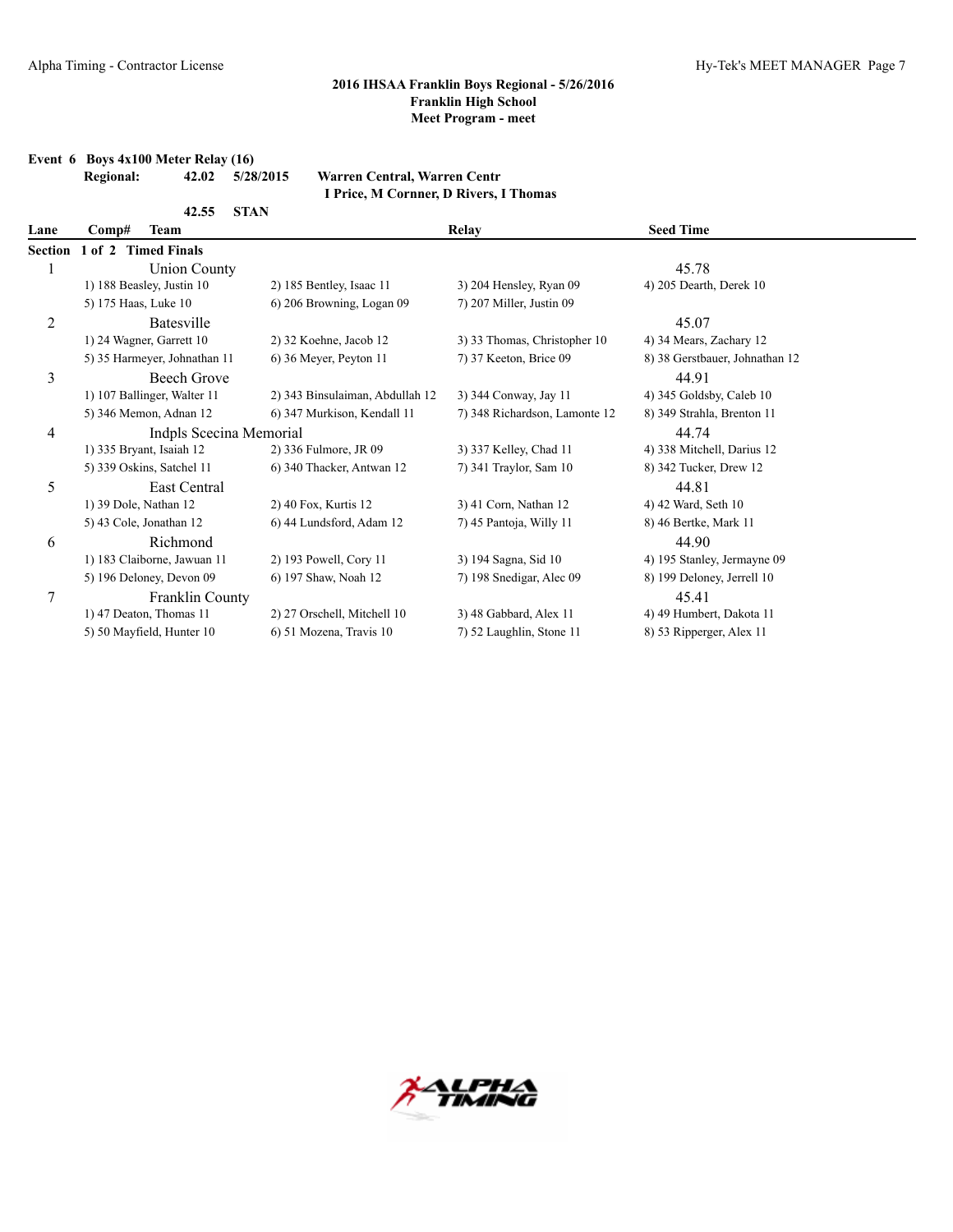## **Section 2 of 2 Timed Finals...(Event 6 Boys 4x100 Meter Relay (16))**

| $\mathbf{1}$   | Whiteland Community         |                             |                              | 43.78                      |
|----------------|-----------------------------|-----------------------------|------------------------------|----------------------------|
|                | 1) 157 Ballain, Jacob 11    | 2) 137 Cloud, Shaw 12       | 3) 326 Daley, Brice 10       | 4) 139 Ogega, Charlie 09   |
|                | 5) 327 Parks, Levi 11       | 6) 140 Parson, Lance 10     | 7) 100 Patterson, Brandon 12 | 8) 141 Walters, Jacob 12   |
| $\overline{2}$ | Shelbyville                 |                             |                              | 43.67                      |
|                | 1) 117 Allen, Avery 11      | 2) 118 Clark, Tim 09        | 3) 119 Coffey, Skylar 10     | 4) 120 Diemer, Evan 11     |
|                | 5) 103 French, De'Shaun 12  | 6) 121 Fuchs, Dalton 11     | 7) 122 Long, Ethan 09        | 8) 123 Ramsey, Jalaen 11   |
| 3              | Warren Central              |                             |                              | 43.52                      |
|                | 1) 109 Avant, Isaac 12      | 2) 110 Evans, Roosevelt 11  | 3) 111 Glenn, Brian 10       | 4) 112 Hodge, Jordan 09    |
|                | 5) 113 Jackson, George 10   | 6) 114 McCauley, Heru 10    | 7) 115 Shannon, Tylan 09     | 8) 116 Sheard, Tyland 11   |
| 4              | Franklin Central            |                             |                              | 42.40<br><b>STAN</b>       |
|                | 1) 101 DeRidder, Andrew 12  | 2) 124 Idele, Kain 12       | 3) 125 Kellum, Noah 12       | 4) 126 Markland, Kyle 10   |
|                | 5) 127 Padgett, Travon 12   | 6) 128 Quarles, Malachi 09  | 7) 129 Ritter, Robert 12     | 8) 105 Wilkins, Raekwon 11 |
| 5              | Center Grove                |                             |                              | 43.40                      |
|                | 1) 271 McCoy, Titus 11      | 2) 272 Smith, Zak 12        | 3) 254 Mason, Grant 11       | 4) 259 Yeast, Russ 11      |
|                | 5) 273 Boyer, Tyler 11      | 6) 274 Hohlt, Jackson 12    | 7) 275 Williams, Cole 10     | 8) 276 Matheson, Gavin 09  |
| 6              | Columbus North              |                             |                              | 43.49                      |
|                | 1) 261 Algee, Alex 12       | 2) 262 Bandy, Cortez 10     | 3) 253 Burton, Mitchell 11   | 4) 263 Flemmons, Jaylen 10 |
|                | 5) 264 Huser, Harley 11     | $6$ ) 256 Perry, Triston 11 |                              |                            |
| 7              | Columbus East               |                             |                              | 43.77                      |
|                | 1) 265 Hogan, Jamon 10      | 2) 266 O'Neal, Thomas 11    | 3) 258 O'Neal, Steven 12     | 4) 267 Wilson, Cam 11      |
|                | 5) 268 O'Connor, Zach 10    | 6) 269 Pettit, Caleb 10     | 7) 270 Mitchell, Kolby 10    |                            |
| 8              | New Palestine               |                             |                              | 44.03                      |
|                | 1) 328 Blackwell, Duke 12   | 2) 329 Brickens, Adam 11    | 3) 330 Dye, Reid 12          | 4) 331 Ely, Luke 09        |
|                | 5) 332 Ford, Duron 11       | 6) 333 Greene, Logan 12     | 7) 334 Shanahan, Jordan 11   | 8) 102 Walden, Brady 11    |
| 9              | Rushville Consolidated      |                             |                              | 44.45                      |
|                | 1) 184 Valentine, Trevor 10 | 2) 189 Yager, Keith 11      | 3) 200 Yurack, Alex 12       | 4) 190 Yurack, Gunner 11   |
|                | 5) 201 Kemp, Taylor 11      | 6) 202 Noe, Rufus 10        | 7) 187 Sheehan, Ike 11       | 8) 203 Smith, Jordan 09    |

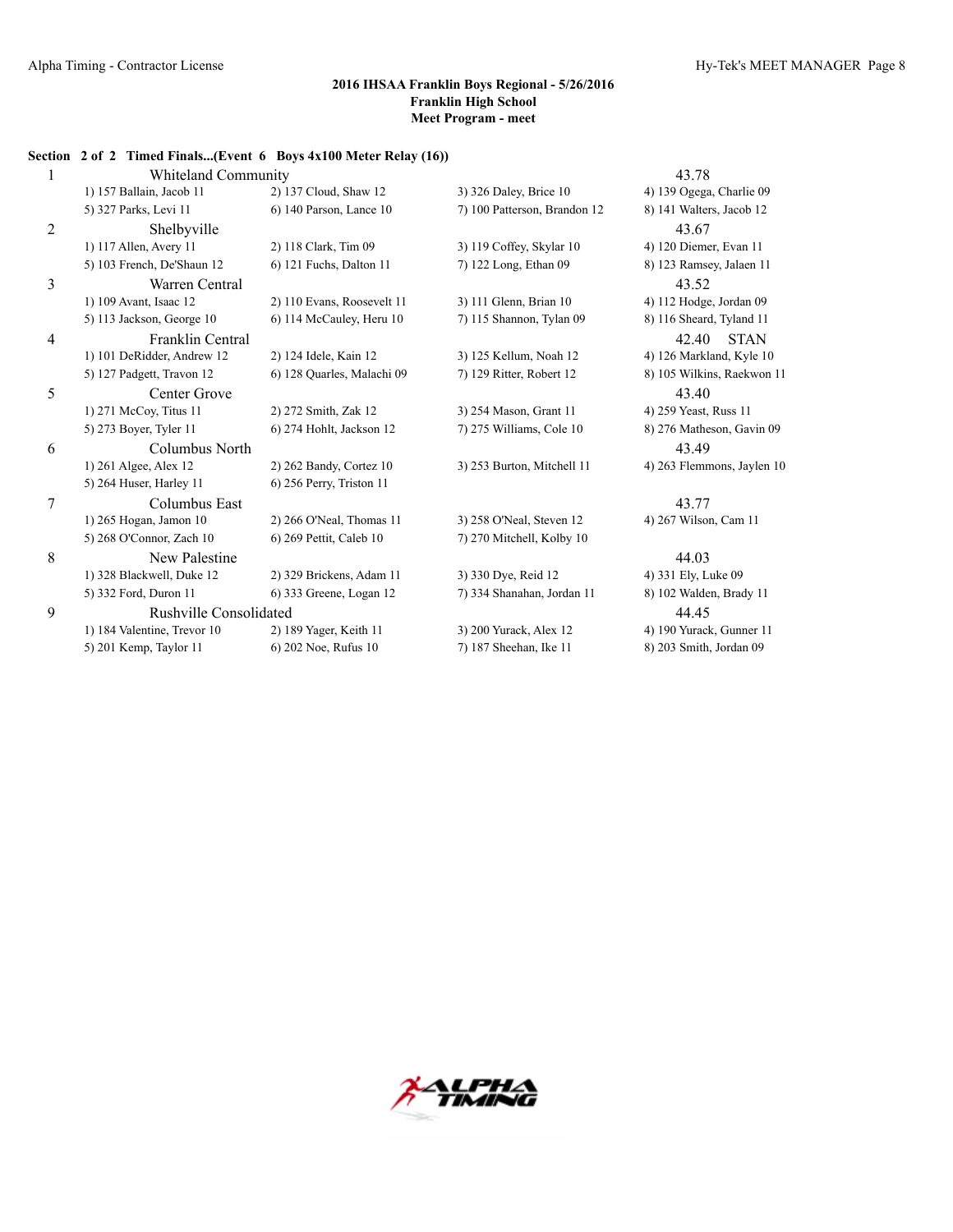**Event 7 Boys 400 Meter Dash (16) Regional: 47.74 5/26/2011 Chris Giesting, Batesville 49.37 STAN**

| Lane | $\bf Comp#$                 | Name             |    | Year School           | <b>Seed Time</b> |  |
|------|-----------------------------|------------------|----|-----------------------|------------------|--|
|      | Section 1 of 2 Timed Finals |                  |    |                       |                  |  |
| 2    | 208                         | Wilson, Jacob    | 11 | Rushville             | 54.41            |  |
| 3    | 56                          | Steuer, Noah     |    | 10 Lawrenceburg       | 53.44            |  |
| 4    | 360                         | Ramsey, Tyler    |    | <b>Beech Grove</b>    | 52.49            |  |
| 5    | 55                          | Alig, Andrew     |    | 12 East Central       | 52.82            |  |
| 6    | 317                         | Pflueger, Robert |    | Columbus North        | 53.02            |  |
| 7    | 209                         | Jessup, Grant    |    | $12$ Tri              | 53.45            |  |
| 8    | 167                         | Griffith, Ira    |    | 10 Rushville          | 54.75            |  |
|      | Section 2 of 2 Timed Finals |                  |    |                       |                  |  |
|      | 141                         | Walters, Jacob   | 12 | Whiteland Co          | 51.96            |  |
| 2    | 278                         | Bontrager, Logan |    | 11 Center Grove       | 51.12            |  |
| 3    | 272                         | Smith, Zak       |    | 12 Center Grove       | 50.66            |  |
| 4    | 106                         | Ogega, Djimmon   |    | Whiteland Co          | 49.90            |  |
| 5    | 131                         | Jones, Dallace   |    | Warren Central        | 50.37            |  |
| 6    | 130                         | Alverado, Javier |    | Warren Central        | 50.48            |  |
| 7    | 54                          | Moody, John      |    | Batesville            | 50.78            |  |
| 8    | 147                         | Otley, Gabe      |    | Roncalli              | 51.55            |  |
| 9    | 277                         | Fromer, Tyler    |    | 10 Franklin Community | 52.44            |  |

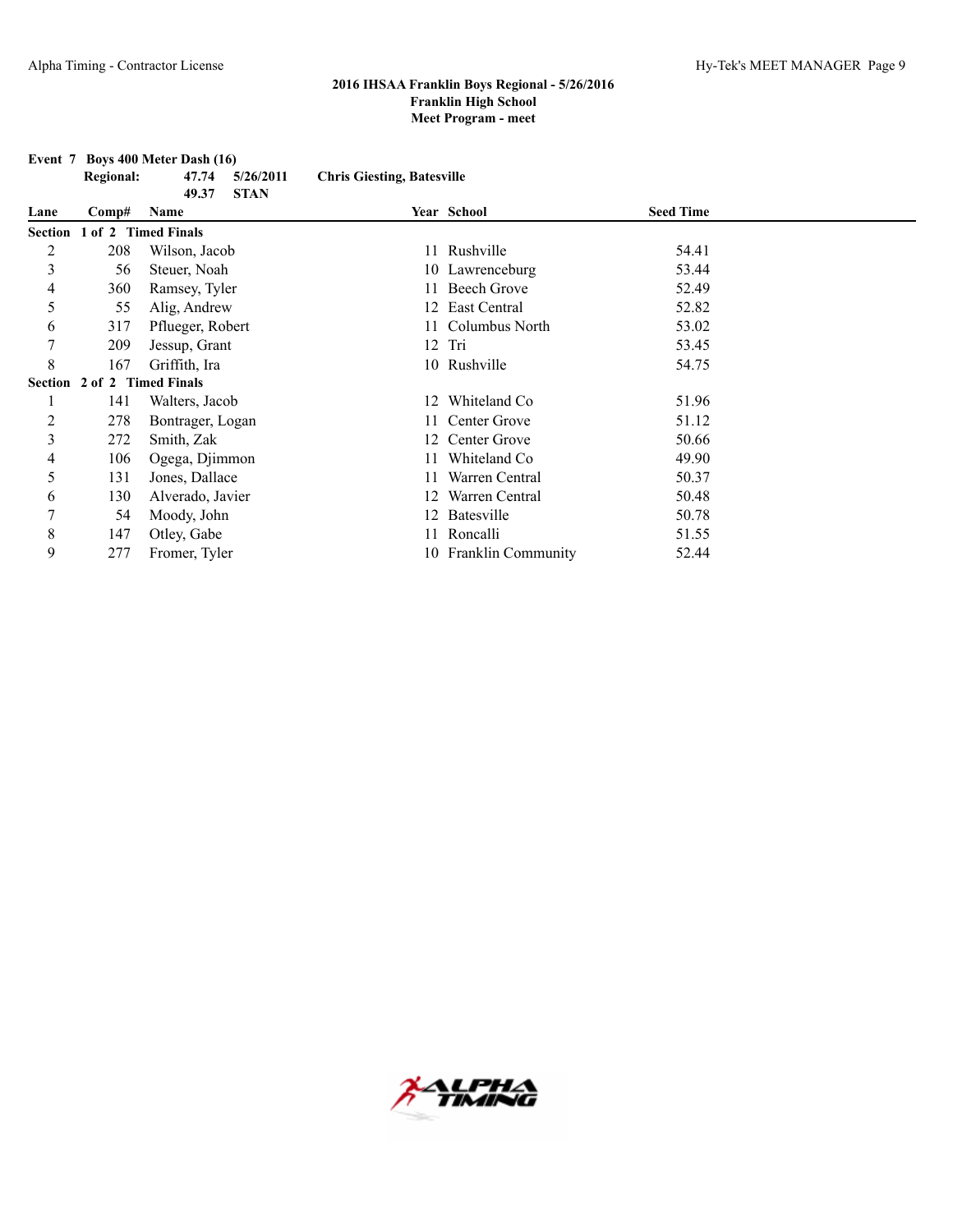|                |                             | Event 8 Boys 300 Meter Hurdles (16) |                                   |                       |                  |             |
|----------------|-----------------------------|-------------------------------------|-----------------------------------|-----------------------|------------------|-------------|
|                | <b>Regional:</b>            | 37.23<br>2008                       | D'Jaun Richardson, Warren Central |                       |                  |             |
|                |                             | <b>STAN</b><br>38.82                |                                   |                       |                  |             |
| Lane           | Comp#                       | Name                                |                                   | Year School           | <b>Seed Time</b> |             |
| <b>Section</b> | 1 of 2 Timed Finals         |                                     |                                   |                       |                  |             |
| 2              | 256                         | Perry, Triston                      | 11                                | Columbus North        | 42.70            |             |
| 3              | 210                         | Stamm, Andrew                       | 12                                | Connersville          | 42.24            |             |
| 4              | 104                         | Hankins, Dillon                     |                                   | Morristown            | 41.90            |             |
| 5              | 58                          | Malott, Brandon                     |                                   | South Decatur         | 41.95            |             |
| 6              | 138                         | Doty, Tyler                         |                                   | Whiteland Co          | 41.98            |             |
| 7              | 211                         | Robinson, Holden                    | 09                                | Hagerstown            | 42.54            |             |
| 8              | 362                         | Hohlt, Sam                          | 09                                | Center Grove          | 42.75            |             |
|                | Section 2 of 2 Timed Finals |                                     |                                   |                       |                  |             |
|                | 187                         | Sheehan, Ike                        |                                   | 11 Rushville          | 41.41            |             |
| 2              | 361                         | Gaddy, Alex                         |                                   | 11 Franklin Community | 41.12            |             |
| 3              | 255                         | Barnett, Samuel                     |                                   | 11 Franklin Community | 40.38            |             |
| 4              | 274                         | Hohlt, Jackson                      | 12                                | Center Grove          | 38.72            | <b>STAN</b> |
| 5              | 279                         | Ables, Bryce                        |                                   | Columbus North        | 39.64            |             |
| 6              | 24                          | Wagner, Garrett                     |                                   | 10 Batesville         | 39.81            |             |
| 7              | 128                         | Quarles, Malachi                    | 09                                | Franklin Central      | 41.09            |             |
| 8              | 57                          | Heist, Tanner                       |                                   | 12 Lawrenceburg       | 41.27            |             |
| 9              | 105                         | Wilkins, Raekwon                    |                                   | 11 Franklin Central   | 41.55            |             |

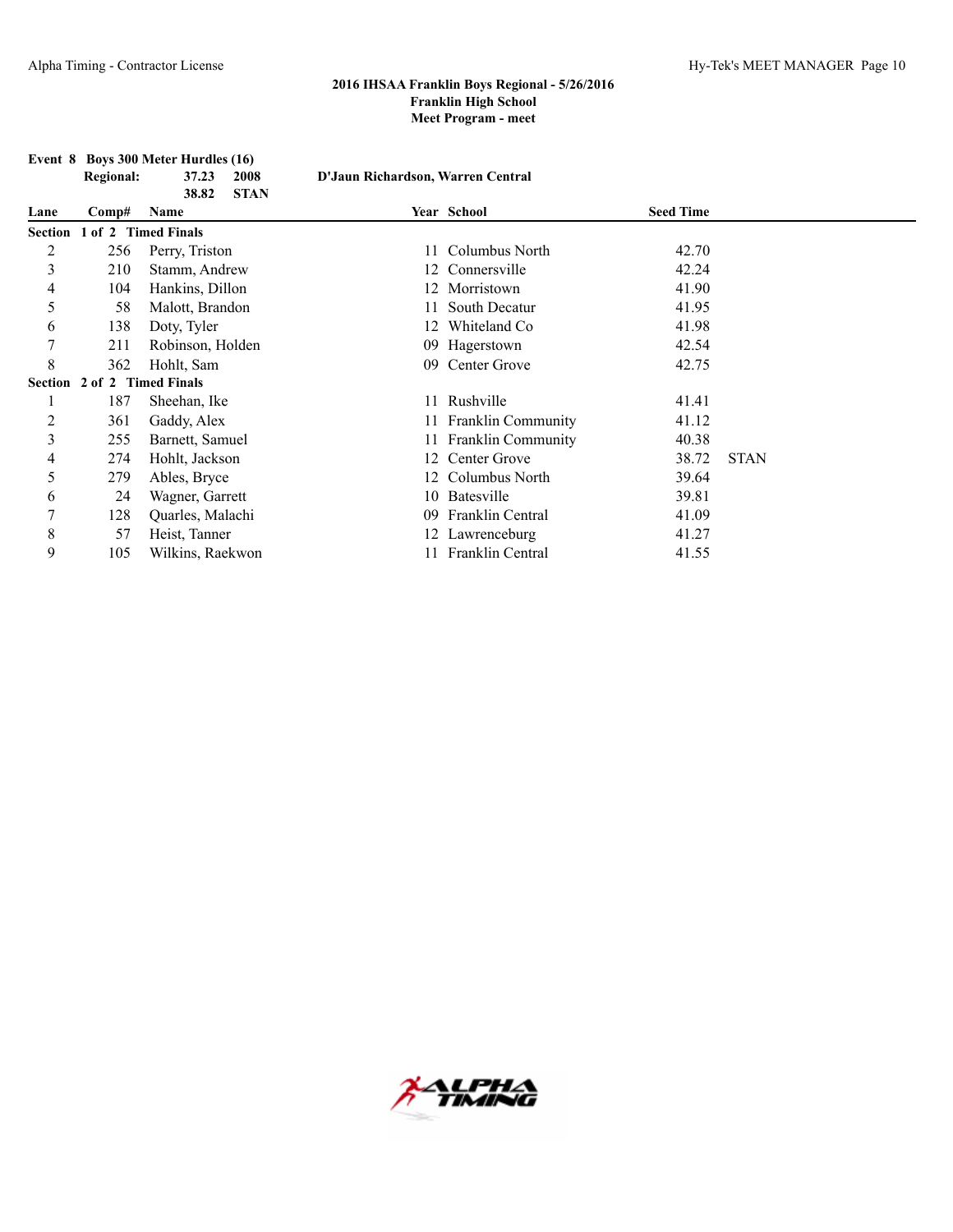|         |                             | Event 9 Boys 800 Meter Run (16) |                          |                       |                  |  |
|---------|-----------------------------|---------------------------------|--------------------------|-----------------------|------------------|--|
|         | <b>Regional:</b>            | 1:51.81<br>2014                 | Daniel Kuhn, Shelbyville |                       |                  |  |
|         |                             | 1:55.36<br><b>STAN</b>          |                          |                       |                  |  |
| Lane    | Comp#                       | Name                            |                          | Year School           | <b>Seed Time</b> |  |
|         | Section 1 of 1 Timed Finals |                                 |                          |                       |                  |  |
| $1-1A$  | 243                         | Fill, Nathan                    |                          | 12 Center Grove       | 1:57.15          |  |
| $5-1B$  | 245                         | Oskins, Lucas                   |                          | Greenwood Co          | 2:00.22          |  |
| $9-1C$  | 93                          | Eagleson, Caleb                 |                          | 11 New Palestine      | 2:01.23          |  |
| $13-1D$ | 232                         | Steward, Chandler               | 12                       | Columbus North        | 2:02.35          |  |
| $2-2A$  | 240                         | Sauter, Reed                    |                          | 12 Center Grove       | 1:57.99          |  |
| $6-2B$  | 77                          | Lapsley, Demontrae'             |                          | Warren Central        | 2:00.25          |  |
| $10-2C$ | 20                          | Schroeder, Gregory              |                          | 11 Oldenburg Academy  | 2:01.30          |  |
| $14-2D$ | 171                         | Wicker, Breyden                 |                          | 12 Union County       | 2:02.93          |  |
| $3-3A$  | 280                         | Veach, Hayden                   |                          | 12 Southwestern       | 1:58.10          |  |
| $7-3B$  | 132                         | Hanson, Cooper                  | 10                       | Greenfield-Central    | 2:00.99          |  |
| $11-3C$ | 213                         | Brenneke, Jack                  |                          | Seton Catholic        | 2:01.59          |  |
| $15-3D$ | 212                         | Musselman, Toby                 |                          | Connersville          | 2:02.93          |  |
| 4-4A    | 286                         | McGaha, Chandler                |                          | 11 Franklin Community | 2:00.00          |  |
| 8-4B    | 95                          | Wilson, Riley                   |                          | 12 New Palestine      | 2:01.06          |  |
| $12-4C$ | 4                           | Bell, Connor                    |                          | 12 Batesville         | 2:02.24          |  |
| $16-4D$ | 59                          | Gallegos, Claudio               |                          | 12 Rising Sun         | 2:05.62          |  |

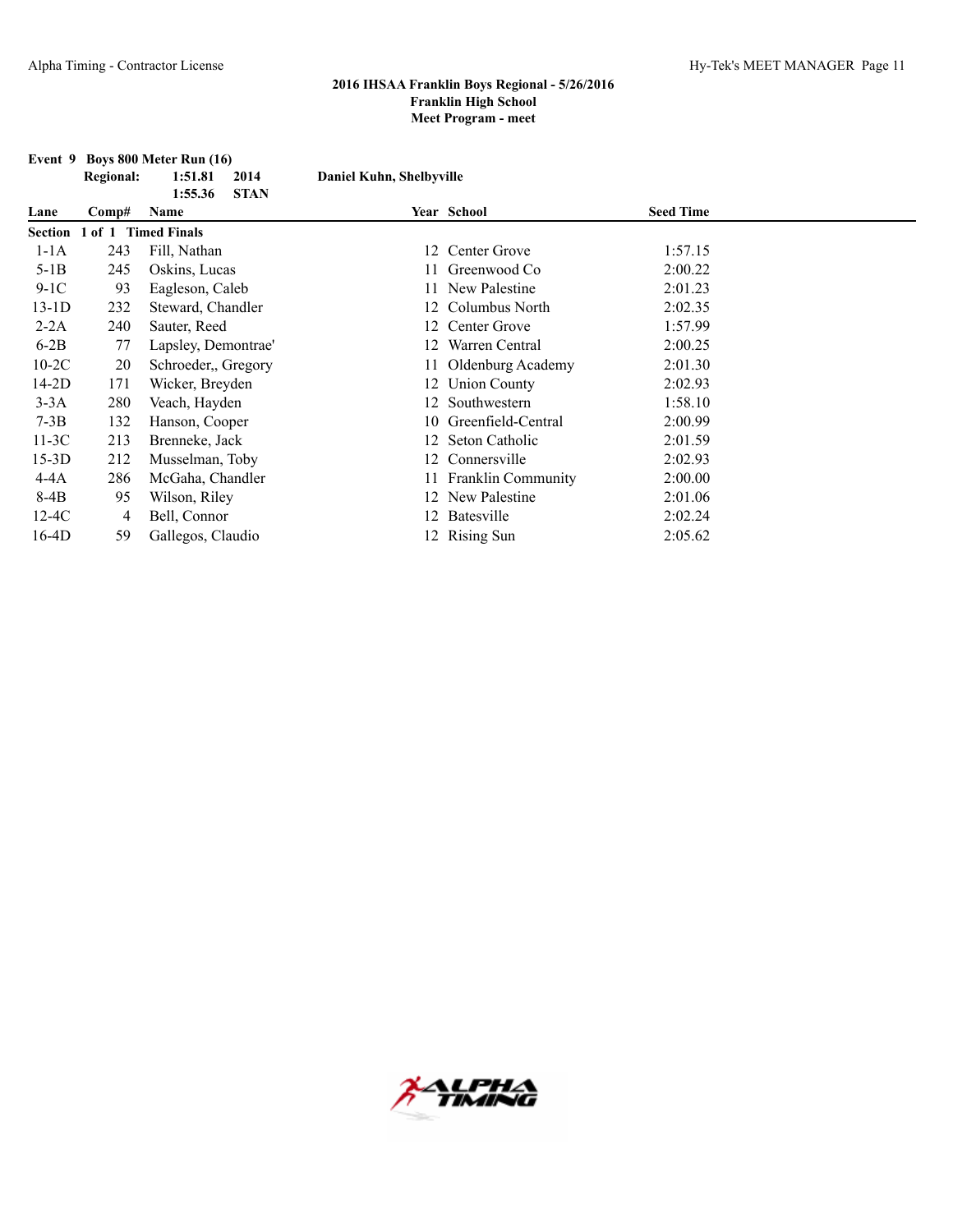|         |                  | <b>Event 10 Boys 3200 Meter Run (16)</b> |                                         |                       |                  |  |
|---------|------------------|------------------------------------------|-----------------------------------------|-----------------------|------------------|--|
|         | <b>Regional:</b> | 8:57.78<br>2004                          | <b>Christian Wagner, Columbus North</b> |                       |                  |  |
|         |                  | <b>STAN</b><br>9:17.52                   |                                         |                       |                  |  |
| Lane    | Comp#            | Name                                     |                                         | Year School           | <b>Seed Time</b> |  |
| Section |                  | 1 of 1 Timed Finals                      |                                         |                       |                  |  |
|         | 246              | Smith, Hunter                            | 12                                      | Greenwood Co          | 9:45.71          |  |
| 2       | 230              | Rankin, Ben                              |                                         | Columbus North        | 9:45.72          |  |
| 3       | 17               | Eckstein, Curt                           |                                         | Oldenburg Academy     | 9:28.16          |  |
| 4       | 192              | Stamm, Jacob                             |                                         | Seton Catholic        | 9:40.14          |  |
| 5       | 244              | Hodges, JT                               | 09                                      | Center Grove          | 9:40.29          |  |
| 6       | 281              | Yeend, Nick                              |                                         | Southwestern          | 9:42.25          |  |
| 7       | 135              | Lawson, Robby                            |                                         | Franklin Central      | 9:45.90          |  |
| 8       | 133              | Bishop, Zachariah                        |                                         | Greenfield-Central    | 9:52.17          |  |
| 9       | 229              | Brooks, Elijah                           |                                         | Columbus North        | 9:55.27          |  |
| 10      | 182              | Bledsoe, Mason                           |                                         | 11 Hagerstown         | 9:57.29          |  |
| 11      | 260              | Campbell, Joshua                         |                                         | 10 Franklin Community | 10:02.13         |  |
| 12      | 134              | Hansen, Jacob                            |                                         | Greenfield-Central    | 10:03.73         |  |
| 13      | 61               | Martini, Zach                            |                                         | 11 Rising Sun         | 10:04.03         |  |
| 14      | 363              | Perkins, Nick                            | 09                                      | Roncalli              | 10:09.61         |  |
| 15      |                  | Moster, Caleb                            |                                         | Batesville            | 10:11.14         |  |
| 16      | 214              | Kirchoff, Jacob                          |                                         | 10 Rushville          | 10:15.70         |  |

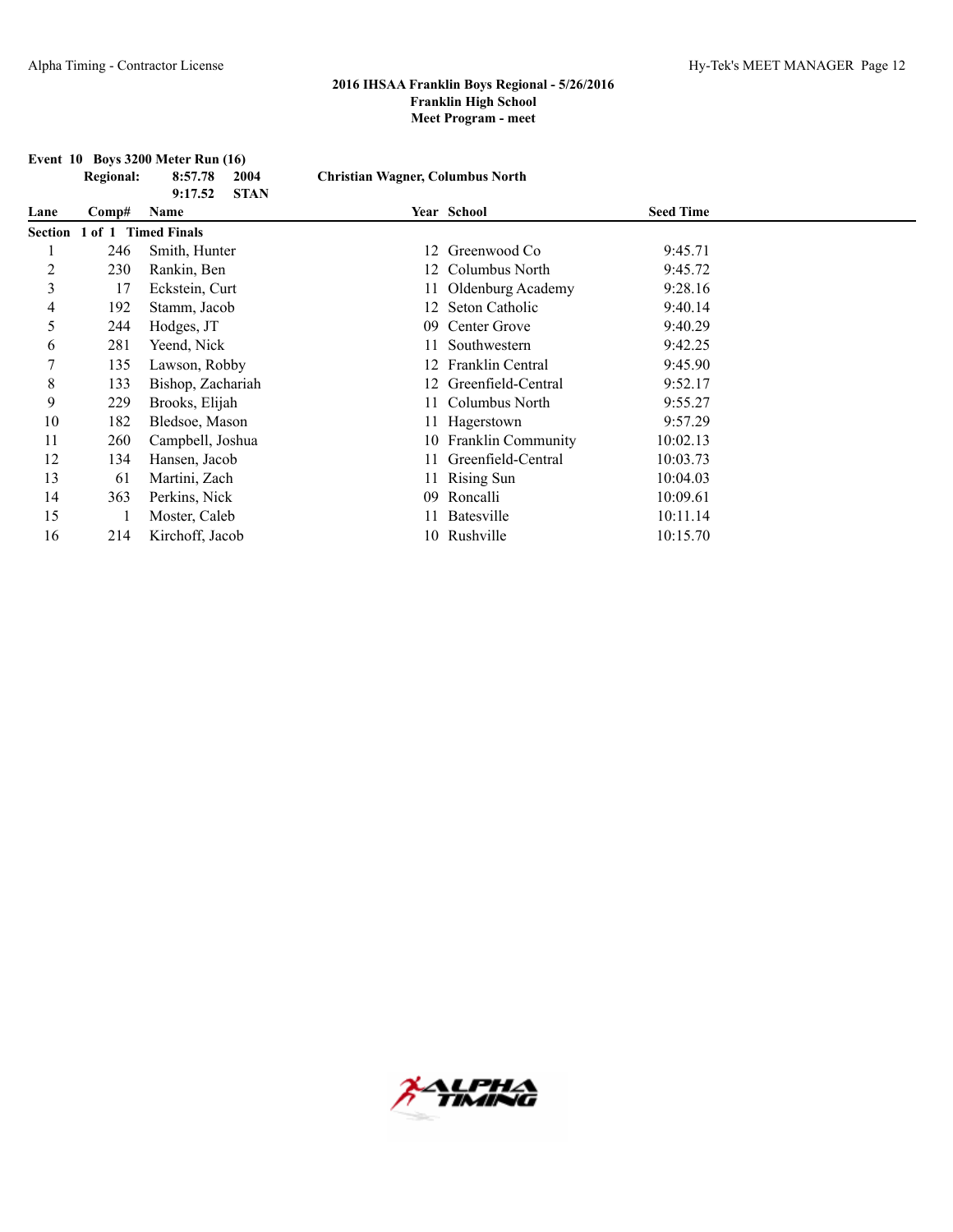**Event 11 Boys 4x400 Meter Relay (16)**

|                | <b>Regional:</b>        | 3:19.17                     | 2007        | <b>Franklin Central</b>                 |                               |                           |  |
|----------------|-------------------------|-----------------------------|-------------|-----------------------------------------|-------------------------------|---------------------------|--|
|                |                         |                             |             | J Mitchell, D Willis, M Dunten, A Scott |                               |                           |  |
|                |                         | 3:20.92                     | <b>STAN</b> |                                         |                               |                           |  |
| Lane           | Comp#                   | <b>Team</b>                 |             |                                         | Relay                         | <b>Seed Time</b>          |  |
| <b>Section</b> |                         | 1 of 2 Timed Finals         |             |                                         |                               |                           |  |
| 1              |                         | Connersville                |             |                                         |                               | 3:42.53                   |  |
|                | 1) 215 Bell, Alec 12    |                             |             | 2) 216 Keaffaber, Stephen 12            | 3) 212 Musselman, Toby 12     | 4) 217 Sherwood, Noah 12  |  |
|                | 5) 218 Isaacs, Jared 10 |                             |             | 6) 219 Caldwell, Peyton 10              | 7) 220 Cirino, Alex 12        | 8) 221 Cox, Dylan 09      |  |
| $\overline{c}$ |                         | Rushville Consolidated      |             |                                         |                               | 3:36.48                   |  |
|                | 1) 187 Sheehan, Ike 11  |                             |             | 2) 162 Hodge, Josh 11                   | 3) 208 Wilson, Jacob 11       | 4) 190 Yurack, Gunner 11  |  |
|                |                         | 5) 165 Miller, Andrew 09    |             | 6) 167 Griffith, Ira 10                 | 7) 163 Leisure, Brett 11      | 8) 161 Schombert, Luke 11 |  |
| 3              |                         | Lawrenceburg                |             |                                         |                               | 3:35.72                   |  |
|                | 1) 57 Heist, Tanner 12  |                             |             | 2) 68 Carr, Bret 09                     | 3) 69 Land, Michael 12        | 4) 56 Steuer, Noah 10     |  |
|                |                         | 5) 70 McNaughton, Eli 12    |             |                                         |                               |                           |  |
| 4              |                         | Franklin Central            |             |                                         |                               | 3:32.61                   |  |
|                |                         | 1) 320 Bragonzi, Lorenzo 11 |             | 2) 101 DeRidder, Andrew 12              | 3) 125 Kellum, Noah 12        | 4) 321 McCann, Kyle 11    |  |
|                |                         | 5) 127 Padgett, Travon 12   |             | 6) 128 Quarles, Malachi 09              | 7) 324 Reynolds, Christian 12 | 8) 129 Ritter, Robert 12  |  |
| 5              |                         | Shelbyville                 |             |                                         |                               | 3:32.97                   |  |
|                | 1) 117 Allen, Avery 11  |                             |             | 2) 118 Clark, Tim 09                    | 3) 103 French, De'Shaun 12    | 4) 121 Fuchs, Dalton 11   |  |
|                |                         | 5) 350 Hughes, Todd 11      |             | 6) 122 Long, Ethan 09                   | 7) 150 Martin, Chandler 11    | 8) 123 Ramsey, Jalaen 11  |  |
| 6              |                         | Greenfield-Central          |             |                                         |                               | 3:34.32                   |  |
|                |                         | 1) 351 Brown, Braden 10     |             | 2) 352 DeKeyser, Samuel Grant 10        | 3) 353 Diehr, Elijah 12       | 4) 132 Hanson, Cooper 10  |  |
|                |                         | 5) 354 Hembree, Thomas 12   |             | 6) 355 Mojica, Jr., Orlando 10          | 7) 356 Rizo, Luis 10          | 8) 357 Smithes, Hunter 10 |  |
| 7              |                         | <b>Union County</b>         |             |                                         |                               | 3:41.73                   |  |
|                |                         | 1) 172 Nixon, Joshua 11     |             | 2) 170 Elleman, Dakota 11               | 3) 175 Haas, Luke 10          | 4) 204 Hensley, Ryan 09   |  |
|                |                         | 5) 168 Couser, Evan 10      |             | 6) 169 Poe, Dylan 11                    | 7) 171 Wicker, Breyden 12     |                           |  |

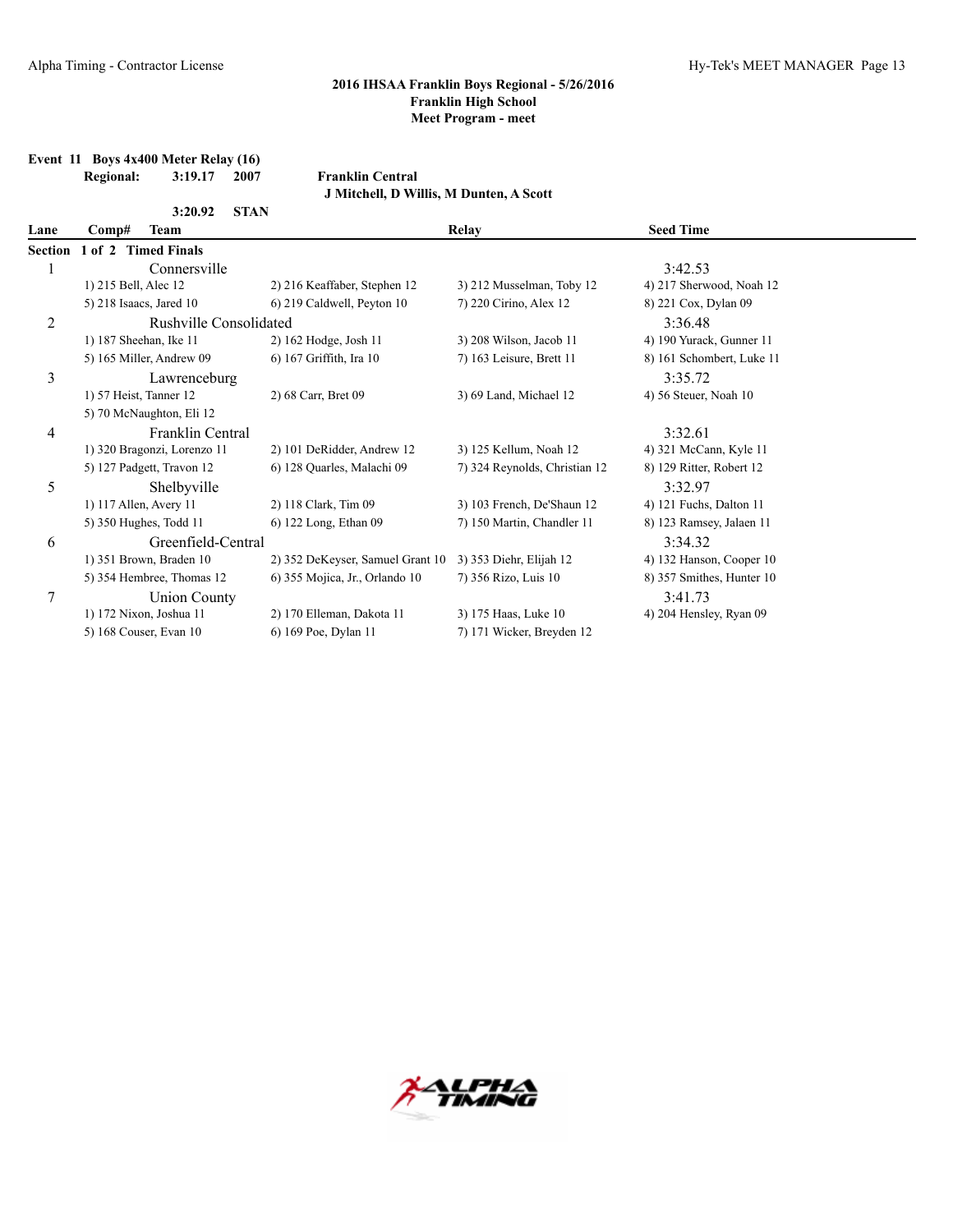|   | Section 2 of 2 Timed Finals(Event 11 Boys 4x400 Meter Relay (16)) |                                |                                  |                             |
|---|-------------------------------------------------------------------|--------------------------------|----------------------------------|-----------------------------|
|   | Columbus North                                                    |                                |                                  | 3:30.10                     |
|   | 1) 317 Pflueger, Robert 11                                        | 2) 279 Ables, Bryce 12         | 3) 261 Algee, Alex 12            | 4) 232 Steward, Chandler 12 |
|   | 5) 318 Abbott, Justin 12                                          | 6) 319 Jiles, Kaemon 11        |                                  |                             |
| 2 | Franklin Community                                                |                                |                                  | 3:28.15                     |
|   | 1) 255 Barnett, Samuel 11                                         | 2) 285 Brown, Jacob 09         | 3) 286 McGaha, Chandler 11       | 4) 277 Fromer, Tyler 10     |
|   | 5) 287 Ellis, Ross 11                                             | 6) 288 Purdy, David 09         | 7) 289 Sutton, Tristan 09        |                             |
| 3 | Roncalli                                                          |                                |                                  | 3:26.45                     |
|   | 1) 145 Cunningham, Kurt 11                                        | $2)$ 84 Lyngh, Myles 10        | 3) 91 Morgan, Cade 10            | 4) 146 Otley, Michael 11    |
|   | 5) 147 Otley, Gabe 11                                             | 6) 85 Schiefelbein, Michael 12 | 7) 86 Shanahan, Nolan 12         | 8) 87 Smock, Luke 11        |
| 4 | Whiteland Community                                               |                                |                                  | 3:24.13                     |
|   | 1) 136 Cisneros, Edwin 11                                         | 2) 137 Cloud, Shaw 12          | 3) 138 Doty, Tyler 12            | 4) 139 Ogega, Charlie 09    |
|   | 5) 106 Ogega, Djimmon 11                                          | 6) 140 Parson, Lance 10        | 7) 100 Patterson, Brandon 12     | 8) 141 Walters, Jacob 12    |
| 5 | Warren Central                                                    |                                |                                  | 3:24.34                     |
|   | 1) 130 Alverado, Javier 12                                        | 2) 142 Byrdsong, Bryce 11      | 3) 143 Gutierrez, Christopher 09 | 4) 76 Hollis, Brian 12      |
|   | 5) 113 Jackson, George 10                                         | 6) 131 Jones, Dallace 11       | 7) 77 Lapsley, Demontrae' 12     | 8) 144 Tutsie, Michael 11   |
| 6 | Center Grove                                                      |                                |                                  | 3:25.58                     |
|   | 1) 278 Bontrager, Logan 11                                        | 2) 273 Boyer, Tyler 11         | 3) 272 Smith, Zak 12             | 4) 274 Hohlt, Jackson 12    |
|   | 5) 284 Hohlt, Trevor 11                                           | 6) 254 Mason, Grant 11         | 7) 271 McCoy, Titus 11           | 8) 243 Fill, Nathan 12      |
| 7 | Columbus East                                                     |                                |                                  | 3:28.52                     |
|   | 1) 266 O'Neal, Thomas 11                                          | 2) 269 Pettit, Caleb 10        | 3) 267 Wilson, Cam 11            | 4) 258 O'Neal, Steven 12    |
|   | 5) 282 Galle, Alex 12                                             | 6) 265 Hogan, Jamon 10         | 7) 268 O'Connor, Zach 10         | 8) 283 Yarbrough, Corde 11  |
| 8 | Batesville                                                        |                                |                                  | 3:30.94                     |
|   | 1) 24 Wagner, Garrett 10                                          | 2) 4 Bell, Connor 12           | 3) 8 Yorn, Ian 10                | 4) 54 Moody, John 12        |
|   | 5) 62 Lipinski, Henry 10                                          | 6) 5 Nobbe, Joshua 11          | 7) 63 Bedel, Nathaniel 11        | 8) 32 Koehne, Jacob 12      |
| 9 | East Central                                                      |                                |                                  | 3:32.44                     |
|   | 1) 64 May, Ian 10                                                 | $2)$ 55 Alig, Andrew 12        | 3) 65 Hartman, Aaron 12          | 4) 40 Fox, Kurtis 12        |
|   | 5) 43 Cole, Jonathan 12                                           | 6) 25 Rosemeyer, Douglas 12    | 7) 66 Spangler, Evan 09          | 8) 67 White, Andrew 10      |

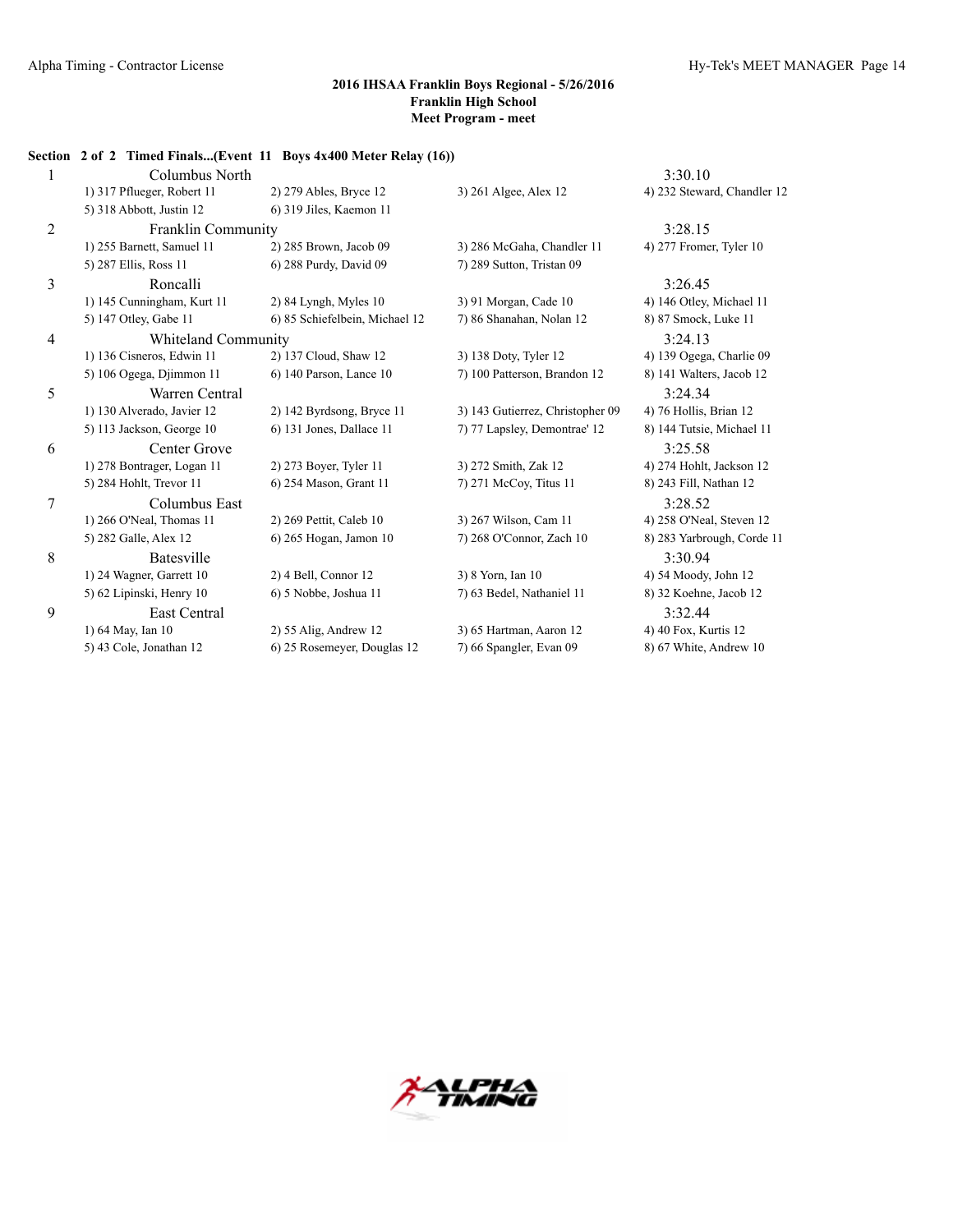|  |  |  | Event 12 Boys Long Jump (16) |  |
|--|--|--|------------------------------|--|
|--|--|--|------------------------------|--|

|                | <b>Regional:</b>     | $23 - 06$<br>2004                      | <b>Tyler Skelton, Center Grove</b> |                    |                  |             |
|----------------|----------------------|----------------------------------------|------------------------------------|--------------------|------------------|-------------|
| Pos            | Comp#                | 22-04.75<br><b>STAN</b><br><b>Name</b> |                                    | Year School        | <b>Seed Mark</b> |             |
|                | Flight 1 of 2 Finals |                                        |                                    |                    |                  |             |
|                | 102                  | Walden, Brady                          | 11                                 | New Palestine      | 20-08.25         |             |
| 2              | 100                  | Patterson, Brandon                     |                                    | 12 Whiteland Co    | 20-10.25         |             |
| 3              | 148                  | Pannell, Tyler                         |                                    | 11 Howe            | 20-11.25         |             |
| 4              | 259                  | Yeast, Russ                            | 11                                 | Center Grove       | 20-11.75         |             |
| 5              | 111                  | Glenn, Brian                           | 10                                 | Warren Central     | 20-11.75         |             |
| 6              | 261                  | Algee, Alex                            | 12                                 | Columbus North     | $21 - 04.00$     |             |
| 7              | 149                  | Saylor, Justin                         |                                    | 12 Roncalli        | 22-00.50         |             |
| 8              | 253                  | Burton, Mitchell                       |                                    | 11 Columbus North  | 23-02.50         | <b>STAN</b> |
|                | Flight 2 of 2 Finals |                                        |                                    |                    |                  |             |
|                | 50                   | Mayfield, Hunter                       |                                    | 10 Franklin County | 19-02.50         |             |
| $\overline{c}$ | 222                  | Sullenberger, Mason                    | 11                                 | Connersville       | 19-06.25         |             |
| 3              | 199                  | Deloney, Jerrell                       |                                    | 10 Richmond        | 19-09.00         |             |
| 4              | 184                  | Valentine, Trevor                      |                                    | 10 Rushville       | 19-11.25         |             |
| 5              | 328                  | Blackwell, Duke                        |                                    | 12 New Palestine   | 20-01.75         |             |
| 6              | 27                   | Orschell, Mitchell                     |                                    | 10 Franklin County | 20-05.75         |             |
| $\overline{7}$ | 106                  | Ogega, Djimmon                         | 11                                 | Whiteland Co       | 20-07.50         |             |
| 8              | 65                   | Hartman, Aaron                         |                                    | 12 East Central    | 20-07.75         |             |

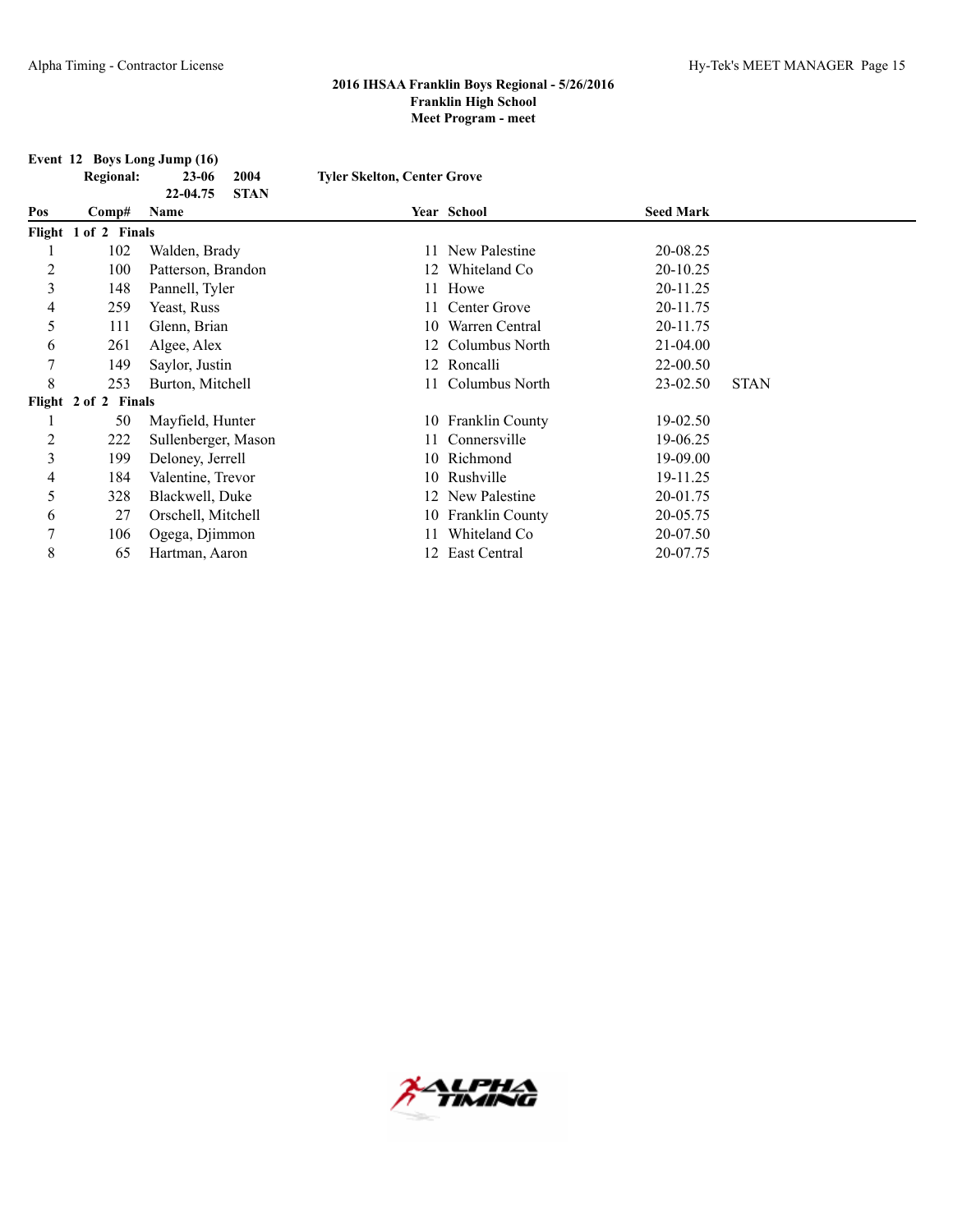|     | Event 13 Boys High Jump (16) |                            |                         |                     |                  |             |  |  |  |
|-----|------------------------------|----------------------------|-------------------------|---------------------|------------------|-------------|--|--|--|
|     | <b>Regional:</b>             | 1992<br>$6-11$             | David Hurt, Shelbyville |                     |                  |             |  |  |  |
|     |                              | $6 - 04.00$<br><b>STAN</b> |                         |                     |                  |             |  |  |  |
| Pos | Comp#                        | Name                       |                         | Year School         | <b>Seed Mark</b> |             |  |  |  |
|     | Flight 1 of 1 Finals         |                            |                         |                     |                  |             |  |  |  |
|     | 71                           | Bedel, Adam                | 09                      | Batesville          | $5 - 10.00$      |             |  |  |  |
| 2   | 204                          | Hensley, Ryan              | 09                      | <b>Union County</b> | $5-10.00$        |             |  |  |  |
| 3   | 222                          | Sullenberger, Mason        | 11.                     | Connersville        | $5 - 10.00$      |             |  |  |  |
| 4   | 365                          | Mitchell, Cade             |                         | 10 Roncalli         | $6 - 00.00$      |             |  |  |  |
| 5   | 366                          | Humphrey, Marquis          |                         | Central Christia    | $6 - 00.00$      |             |  |  |  |
| 6   | 150                          | Martin, Chandler           | 11                      | Shelbyville         | $6 - 00.00$      |             |  |  |  |
| 7   | 264                          | Huser, Harley              |                         | Columbus North      | $6 - 00.00$      |             |  |  |  |
| 8   | 200                          | Yurack, Alex               |                         | 12 Rushville        | $6 - 00.00$      |             |  |  |  |
| 9   | 72                           | Sinclair, David            |                         | 12 South Dearborn   | 6-01.00          |             |  |  |  |
| 10  | 364                          | Keith, Jacob               | 09                      | Center Grove        | $6 - 01.00$      |             |  |  |  |
| 11  | 266                          | O'Neal, Thomas             | 11.                     | Columbus East       | $6 - 02.00$      |             |  |  |  |
| 12  | 57                           | Heist, Tanner              |                         | 12 Lawrenceburg     | $6 - 02.00$      |             |  |  |  |
| 13  | 257                          | Goines, Christian          | 11                      | Center Grove        | $6 - 04.00$      | <b>STAN</b> |  |  |  |
| 14  | 151                          | Watkins, Jake              |                         | 12 Indpls Lutheran  | $6 - 05.00$      | <b>STAN</b> |  |  |  |
| 15  | 152                          | Settles, Blake             |                         | 12 Franklin Central | $6 - 05.00$      | <b>STAN</b> |  |  |  |
| 16  | 290                          | Branam, Kaden              |                         | Waldron             | $6 - 06.00$      | <b>STAN</b> |  |  |  |

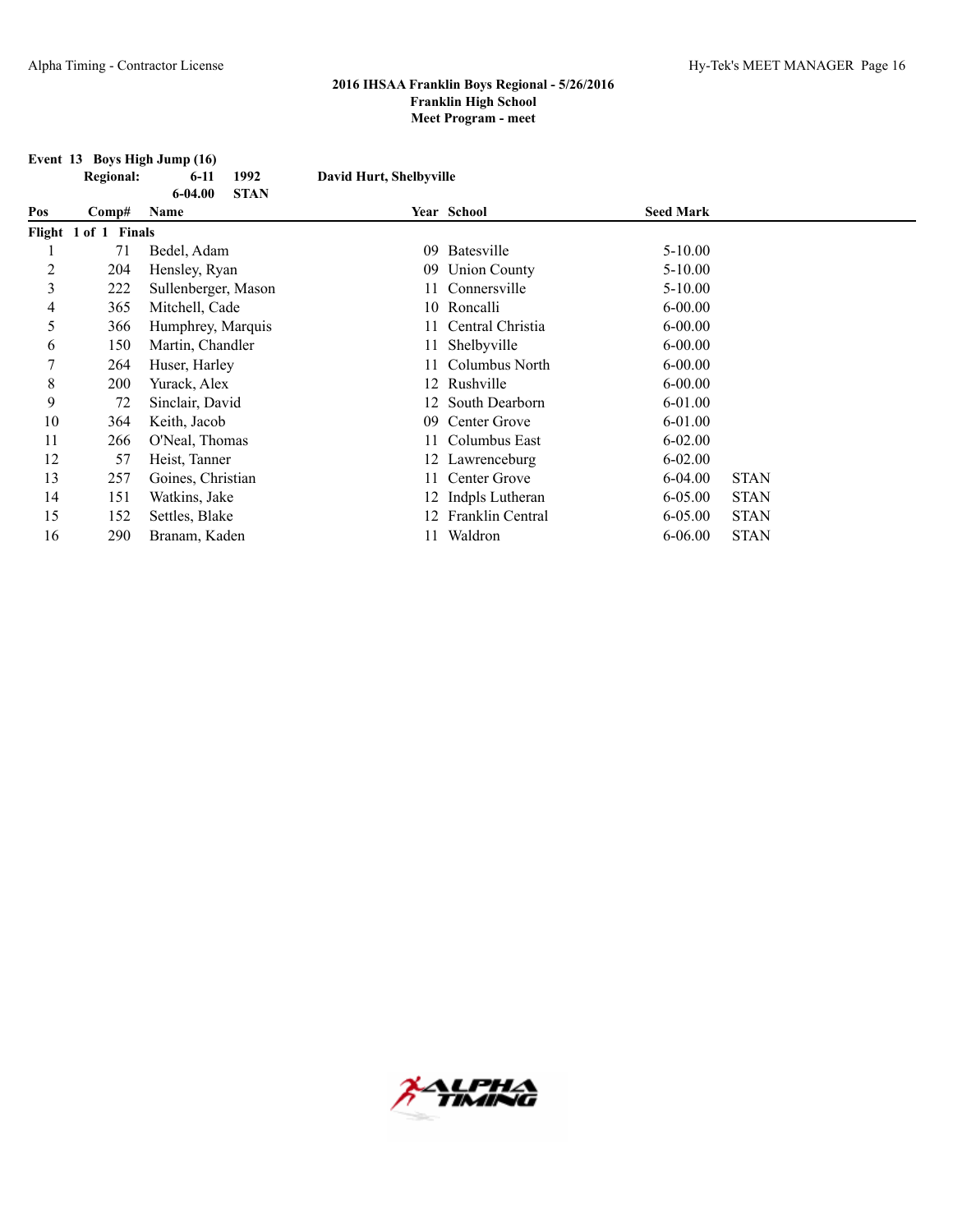|                | <b>Event 14 Boys Discus Throw (16)</b> |                       |                                       |                    |                  |             |  |  |  |
|----------------|----------------------------------------|-----------------------|---------------------------------------|--------------------|------------------|-------------|--|--|--|
|                | <b>Regional:</b>                       | 184-02<br>2012        | <b>Dyrek Chowning, Warren Central</b> |                    |                  |             |  |  |  |
|                |                                        | 158-04<br><b>STAN</b> |                                       |                    |                  |             |  |  |  |
| Pos            | Comp#                                  | Name                  |                                       | <b>Year School</b> | <b>Seed Mark</b> |             |  |  |  |
|                | Flight 1 of 2 Finals                   |                       |                                       |                    |                  |             |  |  |  |
|                | 225                                    | Yates, Ryan           |                                       | 12 Richmond        | 130-01           |             |  |  |  |
| 2              | 223                                    | Woolwine, Seth        |                                       | 12 Centerville     | 133-05           |             |  |  |  |
| 3              | 224                                    | Roach, Dakota         |                                       | 12 Hagerstown      | 136-08           |             |  |  |  |
| 4              | 369                                    | Polter, Colton        | 12.                                   | Warren Central     | 144-01           |             |  |  |  |
| 5              | 74                                     | Sams, Kannon          |                                       | Franklin County    | 144-06           |             |  |  |  |
| 6              | 368                                    | English, Will         |                                       | 11 Roncalli        | 145-11           |             |  |  |  |
| 7              | 367                                    | Maness, Noah          |                                       | Indian Creek       | 146-04           |             |  |  |  |
| 8              | 295                                    | Kruchten, Aaron       | 12                                    | Columbus East      | 147-10           |             |  |  |  |
|                | Flight 2 of 2 Finals                   |                       |                                       |                    |                  |             |  |  |  |
|                | 73                                     | Steinmetz, Jacob      | 12                                    | East Central       | 148-08           |             |  |  |  |
| $\overline{c}$ | 154                                    | Lowry, Dalton         | 12                                    | Whiteland Co       | 151-00           |             |  |  |  |
| 3              | 155                                    | Kendrick, Kendall     |                                       | Franklin Central   | 157-05           |             |  |  |  |
| 4              | 75                                     | Wallpe, Evan          |                                       | 12 North Decatur   | 159-10           | <b>STAN</b> |  |  |  |
| 5              | 291                                    | Schoebrel, Drew       |                                       | Columbus North     | 165-03           | <b>STAN</b> |  |  |  |
| 6              | 153                                    | Emberton, Ryder       |                                       | Whiteland Co       | 173-00           | <b>STAN</b> |  |  |  |
| 7              | 292                                    | Myers, Rhett          | 12                                    | Columbus East      | 176-01           | <b>STAN</b> |  |  |  |
| 8              | 293                                    | Tidd, Cameron         |                                       | 12 Center Grove    | 178-03           | <b>STAN</b> |  |  |  |

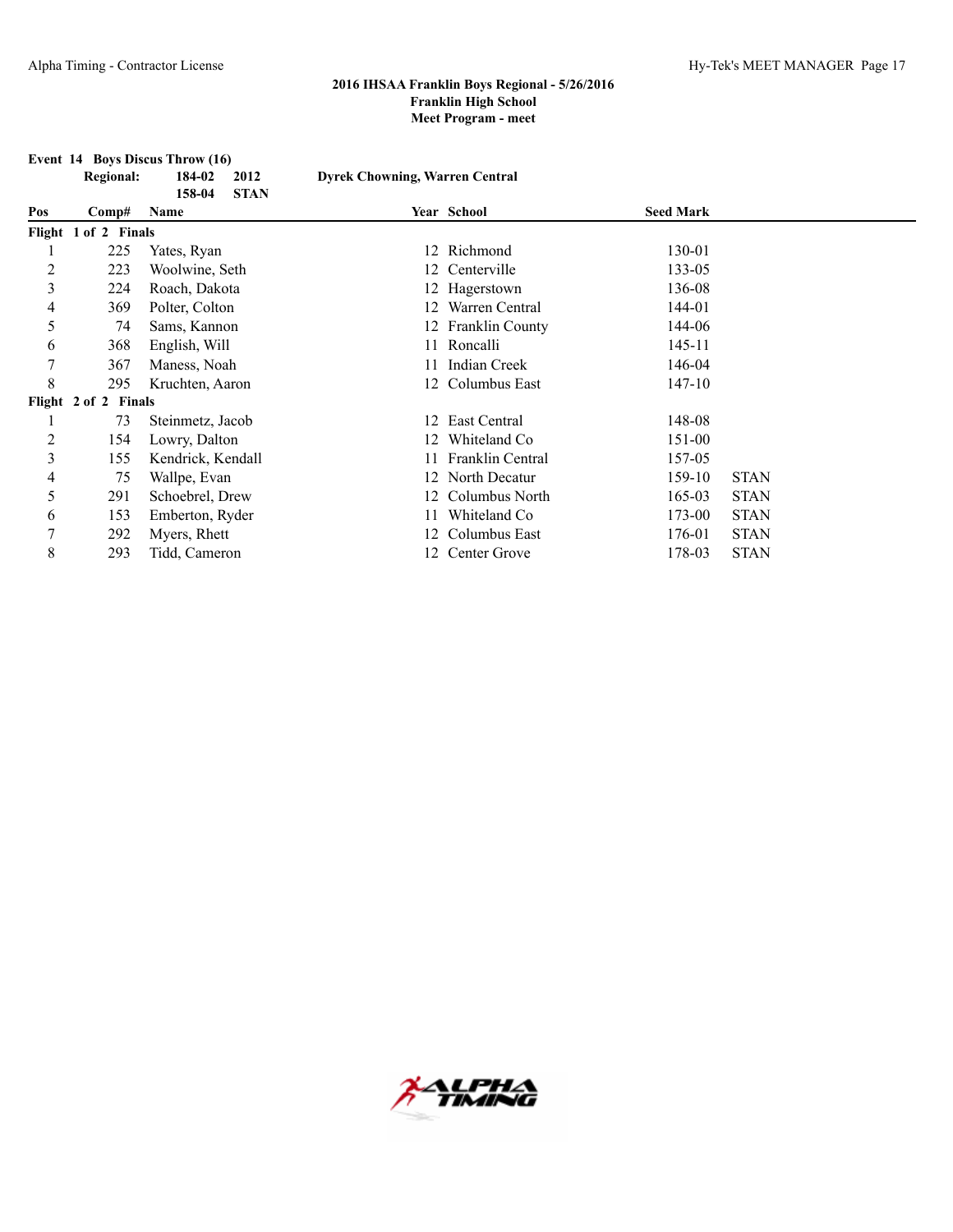**Event 15 Boys Shot Put (16)**<br>Regional: 64-08 2007

|     | <b>Regional:</b>     | 64-08<br>2007<br>54-10.00<br><b>STAN</b> | <b>Ben Stephen, Union County</b> |                    |                  |             |
|-----|----------------------|------------------------------------------|----------------------------------|--------------------|------------------|-------------|
| Pos | Comp#                | <b>Name</b>                              |                                  | Year School        | <b>Seed Mark</b> |             |
|     | Flight 1 of 2 Finals |                                          |                                  |                    |                  |             |
|     | 223                  | Woolwine, Seth                           |                                  | 12 Centerville     | $43 - 04.00$     |             |
| 2   | 371                  | Judy, David                              |                                  | 11 New Palestine   | 46-09.00         |             |
| 3   | 73                   | Steinmetz, Jacob                         | 12.                              | East Central       | 46-11.75         |             |
| 4   | 372                  | Ogle, Shey                               | 12                               | South Decatur      | 47-03.00         |             |
| 5   | 226                  | Adams, Keeton                            |                                  | Hagerstown         | 48-01.00         |             |
| 6   | 74                   | Sams, Kannon                             |                                  | 12 Franklin County | 48-06.00         |             |
| 7   | 154                  | Lowry, Dalton                            | 12                               | Whiteland Co       | 48-08.00         |             |
| 8   | 227                  | Green, Dakota                            |                                  | Northeastern       | 48-11.00         |             |
|     | Flight 2 of 2 Finals |                                          |                                  |                    |                  |             |
|     | 370                  | Daming, Austin                           |                                  | 10 Center Grove    | 49-02.00         |             |
| 2   | 26                   | Parris, Mason                            |                                  | 10 Lawrenceburg    | 50-03.00         |             |
| 3   | 75                   | Wallpe, Evan                             |                                  | North Decatur      | 50-07.75         |             |
| 4   | 295                  | Kruchten, Aaron                          | 12.                              | Columbus East      | 52-02.50         |             |
| 5   | 294                  | Tennyson, Coleman                        |                                  | Columbus North     | 52-08.50         |             |
| 6   | 156                  | Blakey, Justin                           | 12                               | Warren Central     | 53-05.00         |             |
| 7   | 292                  | Myers, Rhett                             |                                  | Columbus East      | 53-11.50         |             |
| 8   | 153                  | Emberton, Ryder                          | 11                               | Whiteland Co       | 58-07.00         | <b>STAN</b> |